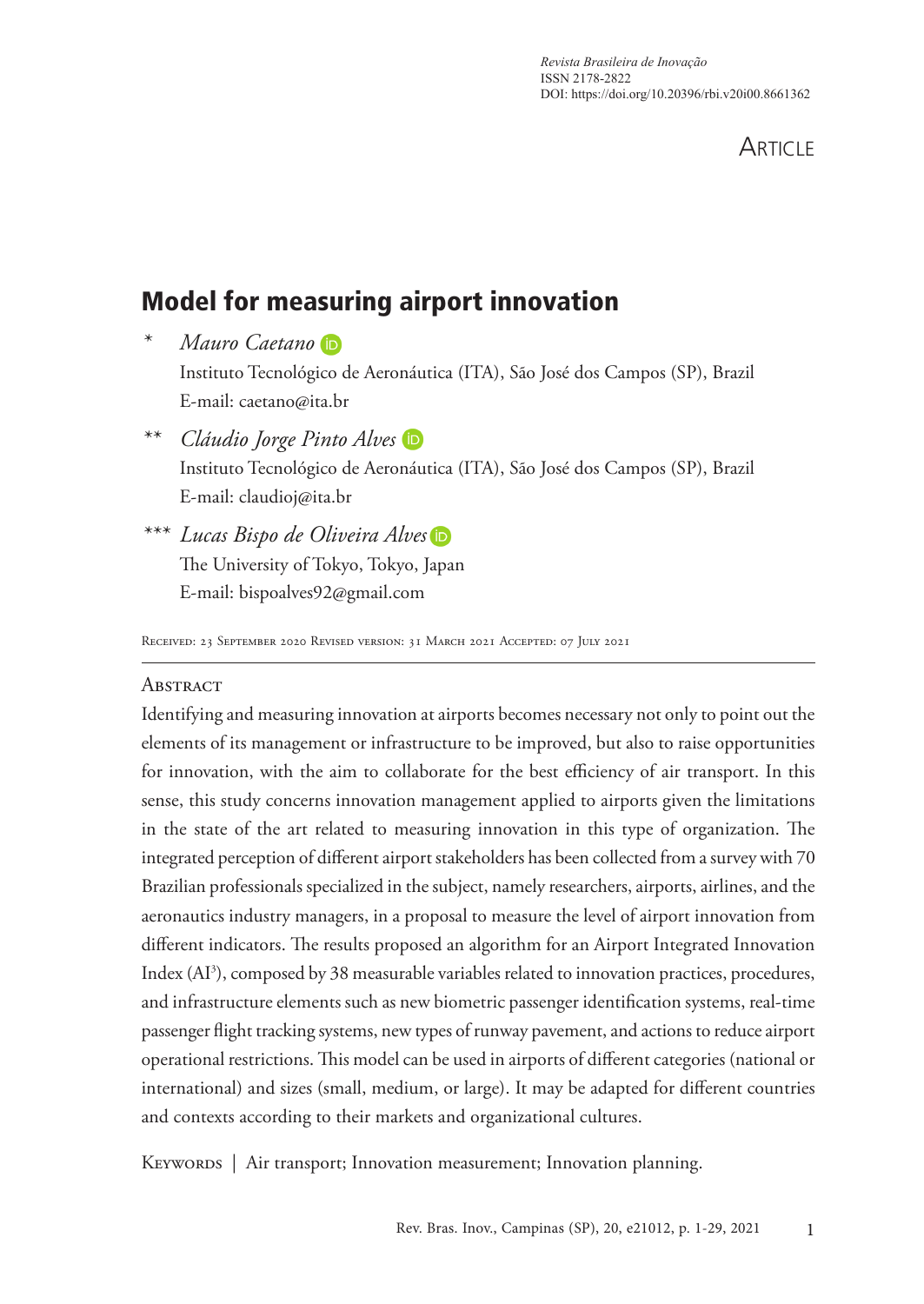#### 1. Introduction

Innovation is widely recognized as one of the keys to businesses' survival and profitability in environments of constant technological change and competition. In the case of airports, technological change is an integral part of the business, and it encompasses everything from check-in, handling of luggage and cargo, security procedures, passenger comfort, boarding, and so on. As for competition, even though some airports may constitute natural monopolies under certain conditions, many local and regional airports face growing competition from alternative modes of transportation such as longhaul buses and high-speed trains. Finally, international hubs provide the first glance of a nation to foreign visitors, thus sidelining with other local features in attracting businesses and tourists.

Further elaborating on the need for innovation at airports, several authors identified specific aspects. Airport innovation planning and management must consider both the market needs and consumer satisfaction, as discussed by Chen, Batchuluun, and Batnasan (2015), or meet travelers' needs by personal aero mobility (COHEN, 2010), to ensure safety regulations procedures (KOH, 2007) and obtain incentives for transport innovation funds (WIESENTHAL; CONDEÇO-MELHORADO; LEDUC, 2015). Additionally, Nicolau and Santa-María (2012), along with Franke (2007) and Pereira and Caetano (2015) pointed out the need to match the pace of innovation of airlines in the operations and their evolving business models. Furthermore, Heracleous and Wirtz (2009) highlighted that airlines have innovation strategies of their own that must be matched, while Grahamn, Hall and Morales (2014) and Slayton and Spinardi (2016) noted that the changing characteristics of aircrafts often require adjustments at airports. In general, societal trends toward environmental issues, inclusiveness, open skies agreements, heightened flows of passengers and cargo, and so on. All pose challenges for airport managers, requiring tools and decisions for innovation planning and management.

The preceding summary points to the wide range of possible aspects that fall within the broad concept of innovation, especially in the context of airports. In this study, innovation is understood as the commercial success of new ideas, materialized in new products, services, or processes (DOGDSON; GANN; SALTER, 2008). Airports can be defined as companies equipped with runways for aircraft landing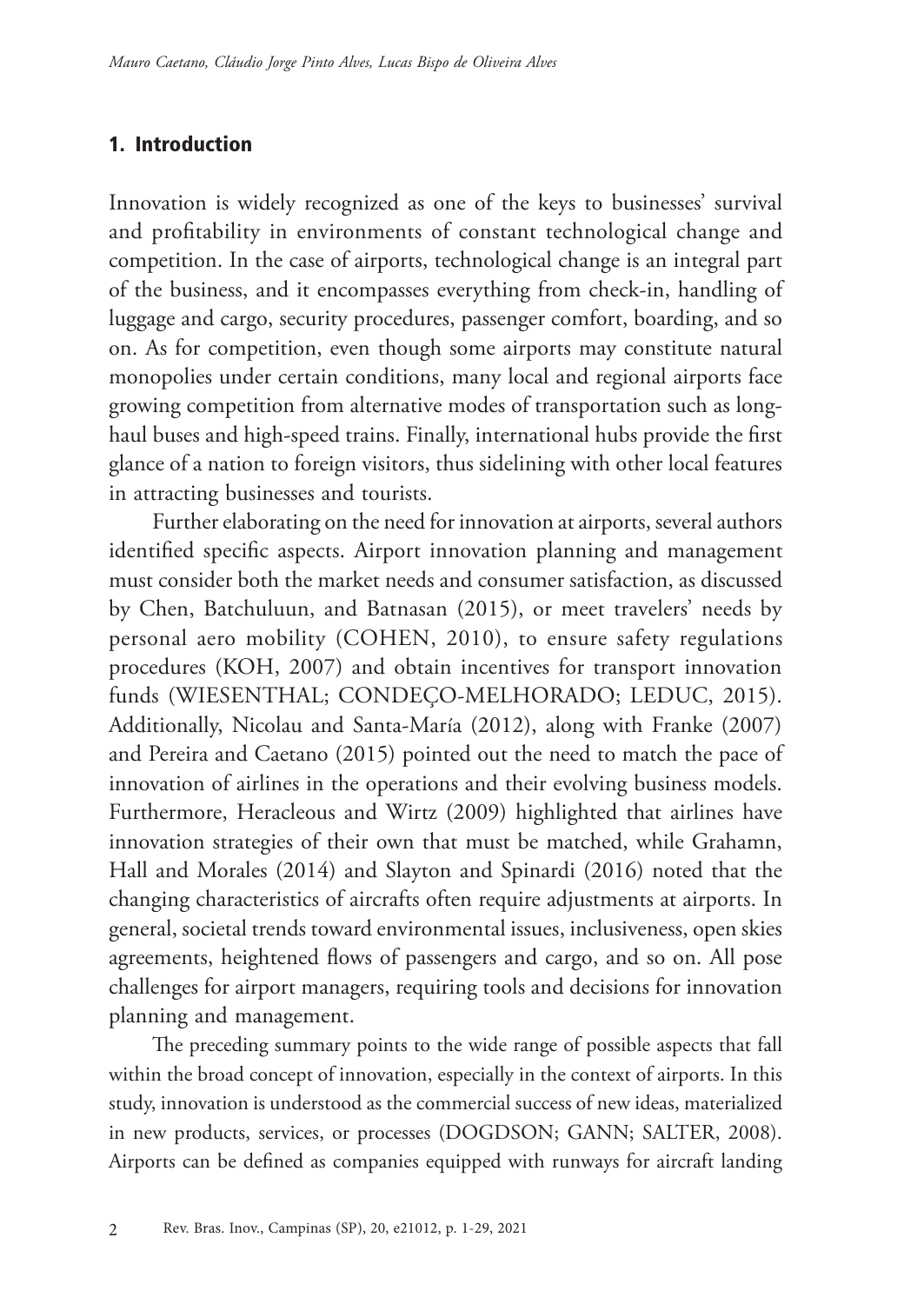and takeoff, buildings, and equipment, capable of receiving passengers and cargo (YOUNG; WELLS, 2011). In the intersection of both concepts, **airport innovation is considered in this study as the introduction of new products, services, or processes that improve the performance of airports in their business of handling air transportation of passengers and/or cargo**.

 Perhaps because of the diversity of aspects in which it is possible to seek innovation, many studies present proposals for measuring airport innovation in highly specific ways—focusing, for example, on airport marketing (HALPERN, 2010), innovations in services only (CHEN; BATCHULUUN; BATNASAN, 2015), and development of new airport infrastructure (GIL; MIOZZO; MASSINI, 2012), among others. Thus, to support the decision making of airport managers and authorities, this study identifies a need for an integrated approach to airport innovation, ensuring the comparability between airports in competitive settings and offering an objective overview of the business, especially considering the needs of a diverse set of stakeholders.

Therefore, the present study first identifies the main variables associated with integrated airport innovation, treated as "integrated" because it considers the perceptions of different expert stakeholders such as researchers, airports, airlines, and aeronautics industry managers. In the sequence, an effort was made to try to measure the variables associated with airport innovation from the perception of these professionals, active in the Brazilian air transport market. These professionals were consulted due to the need to consider managerial technical parameters inherent to airport procedures. The variables and their respective levels of relevance are presented in a simple and practical algorithm to finally derive the Airport Integrated Innovation Index (AI<sup>3</sup>).

The choice of Brazil and its professionals as a location for the present study is attributed to the significant number of airports in the country, which implies a comparative preeminence of air transportation when compared to other countries. The country has a total of 2,739 aerodromes, 2,183 of which are private and 556 public, of which 168 (6%) were used by commercial aviation in 2019 (ANAC, 2020). In addition, in the last 10 years (2009–2018), the country experienced significant growth in regular air passenger transport, from 69,7 million paid passengers transported in 2009 to 117.6 million in 2018—a growth close to 70% in the period (ANAC, 2019), which justifies the particular interest in this study.

This paper is organized into five sections, including this introduction: the following section presents a summary of the literature review; Section 3 presents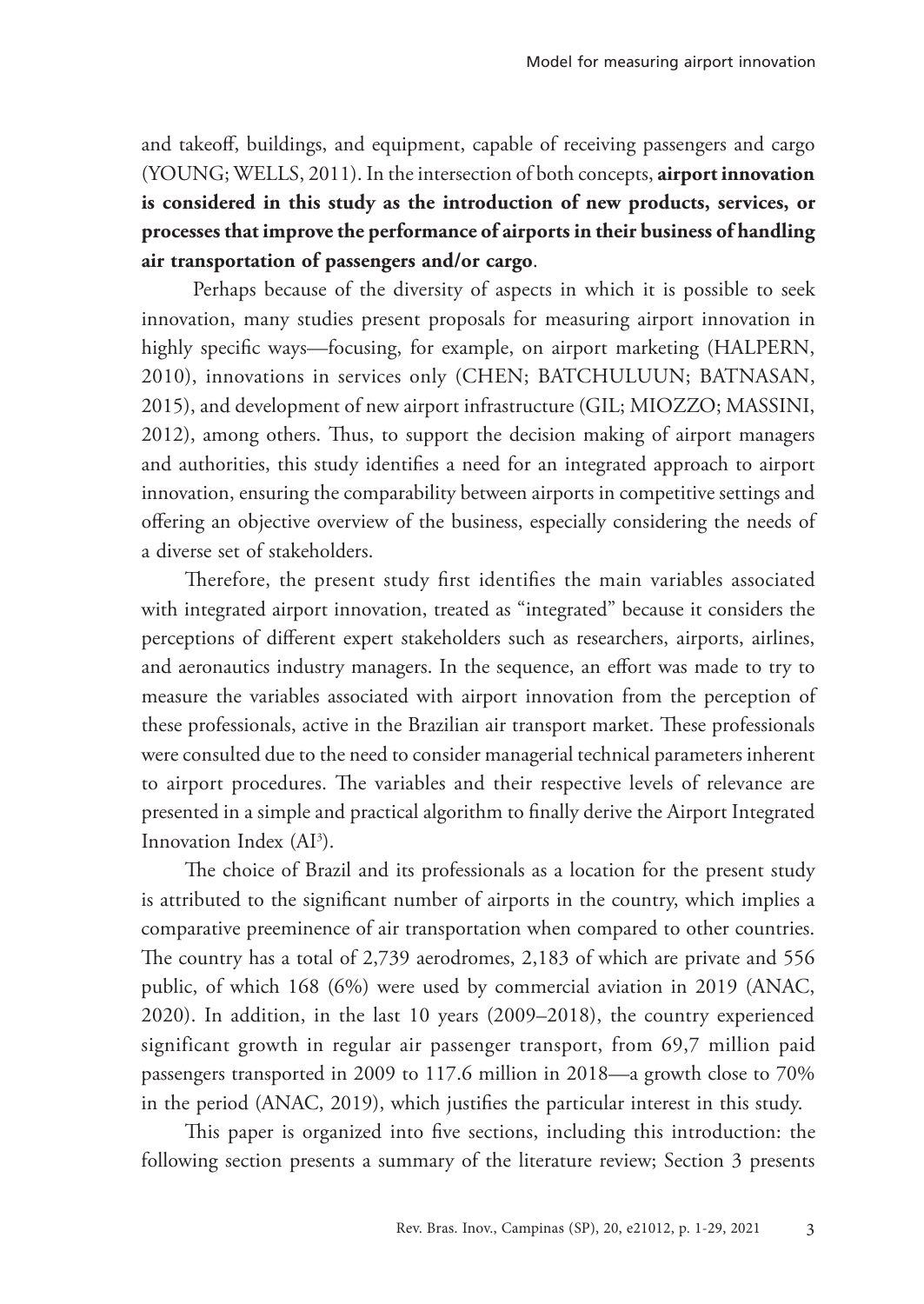the methodology, which is followed by the calculation of the  $AI<sup>3</sup>$  in Section 4; finally, Section 5 concludes with a discussion about the advantages of the  $Al^3$ , its limitations, and directions for further applications.

## 2. Literature review

Indicators used to measure innovation in organizations are commonly presented in the literature from the analysis of input variables, e.g., R&D investment and schooling time of employees, and output variables, such as the profit from new product sales and the number of new patents registered (BRATTSTRÖM *et al*., 2018; OECD, 2004), with the practice of adopting indicators based on the perception of the organization's stakeholders being less common.

In a recent study on the topic with the analysis of possible indicators used to measure innovation, Carayannis, Goletsis, and Grigoroudis (2018), considering the actors University, Industry, Government and Civil Society, pointed out that, among the analyzed variables, in the case of the University and the Civil Society, the "total of public investments in R&D" has the greatest relative importance. In the case of Industry, "new doctorate graduates" has the greatest relative importance, and, in the case of Government, the main variable is the "contribution of manufacturing high technology products exports to trade balance."

In addition, different innovation indicators are also identified in the literature, as in the case of the study by Dobni, Klassen, and Nelson (2015) on the 1,000 largest companies in the USA based on revenues, which demonstrate that "employee empowerment," "knowledge generation," and "employee skills and creativity" are among the most relevant in the organizations studied. Moreover, Dobni and Klassen (2021) clarify that highly innovative organizations use—in what the authors call methods and technologies of their management processes—tools such as open innovation and design thinking. Thus, it is noted that the measurement of innovation in organizations is based on efficiency indicators (inputs and outputs) and the management practices adopted. The measurable indicators identified are considered quantitative variables in this study.

Then, given the complexity of an airport, analyzing innovations in this type of organization must consider different elements in its management and physical structure. In this sense, airport innovation has been analyzed under different aspects in the literature, mostly falling into three categories. The first category comprises studies that analyze specific innovations in study cases, focusing on the results of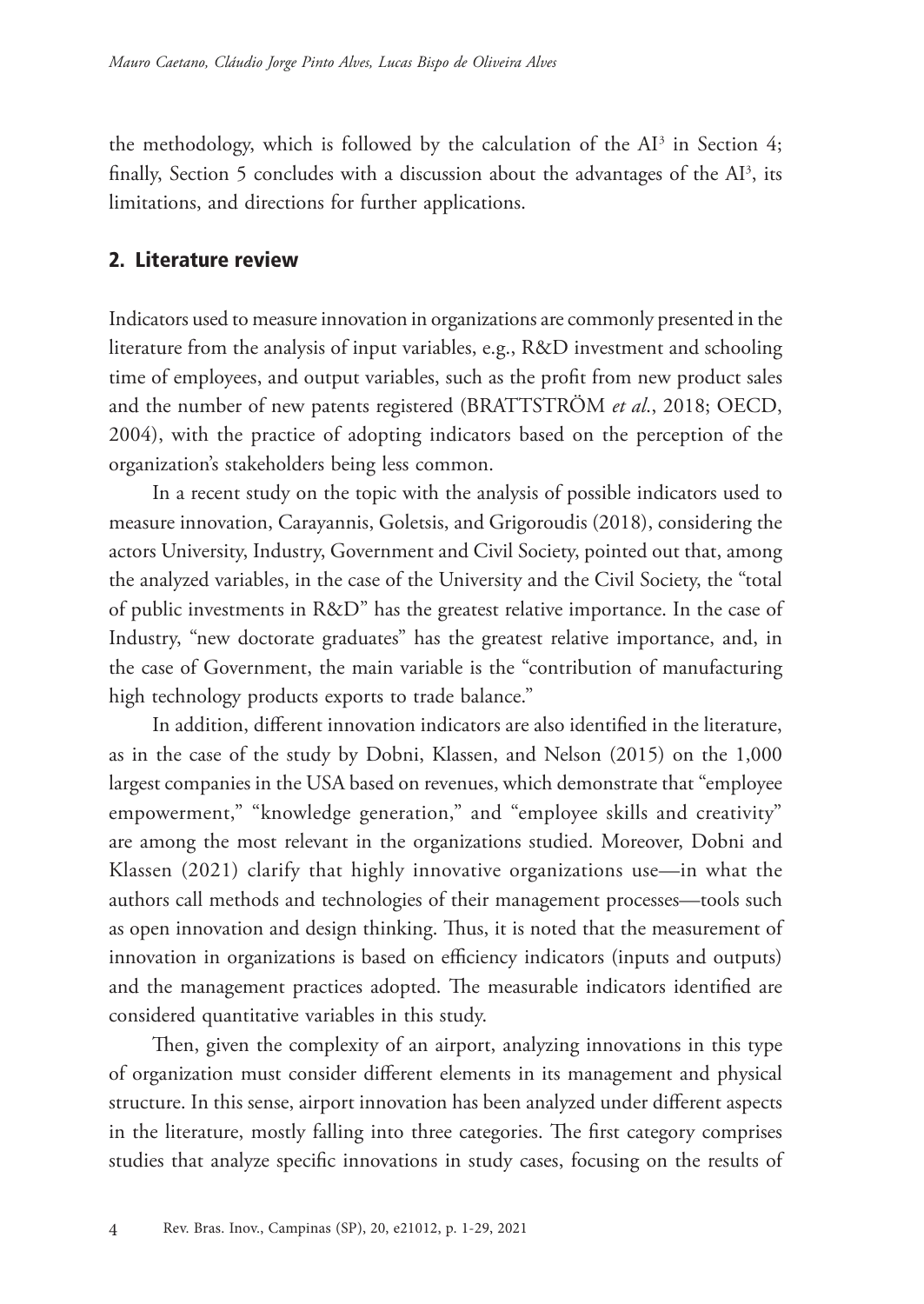their introduction. The second category focuses on understanding the drivers of airport innovation, that is to say, which factors are predominant in the introduction of specific innovations. Generalizing the results is usually difficult due to the stark variation in contexts that different airports experience as well as their size, geographical location, and/or model of management. Finally, the third category comprises preliminary attempts to integrate innovation matters, presenting and discussing them as key predecessors of this paper.

As an example of the first category, focusing on the need to maximize efficiency, Kalakou, Psaraki-Kalouptsidi, and Moura (2015) highlight that new technologies for passenger processing, such as the possibility of self-service check-in, as well as biometric identification in security control, can lead to increased airport capacity. Likewise, Boussadia (2009) presents the possibilities of using biometric sensors by scanning the passengers' iris, face, and hands to expedite passenger processing. Negri, Borille, and Falcão (2019) suggest to consider not only the availability of these technologies but also the conditions and willingness of passengers to use them.

Digging into innovations targeted at passengers, Chen, Batchuluun, and Batnasan (2015) describe two relatively recent trends in costumer care at airports. One relates to the use of social media as a means of communication used by airports, facilitating information for users. The other is the concept of airport micro-hotel, in which passengers can access in-terminal cabins and boxes for rest during short periods. Airports such as London Heathrow Airport (LHR), London Gatwick Airport (LGW), Munich Airport (MUC), and Moscow Sheremetyevo Airport (SVO) already employ similar concepts, displaying positive feedback from users. The introduction of similar services may be viewed as highly innovative in other large airports worldwide, but it is unclear whether and how smaller airports would benefit.

In a study conducted at Amsterdam Schiphol Airport (AMS), Silvester *et al*. (2013) considered different future scenarios for the use of electric vehicles at the airport, connecting the airside to the landside, providing fast links between vehicles and aircrafts as well as links between the airport and the subway system. While electric vehicles may no longer be viewed as cutting edge innovations in themselves, the way in which they are used in airport operations provides an interesting example of process innovation. Finally, Matin-Domingo and Martín (2016) sought to identify the most innovative airport, looking at a broad sample of 75 European airports and taking the adoption of mobile internet and PC-Website as reference. According to the study, only Amsterdam Schiphol Airport (AMS), Copenhagen Airport (CPH), London Heathrow Airport (LHR), and London Stansted Airport (STN), about 5%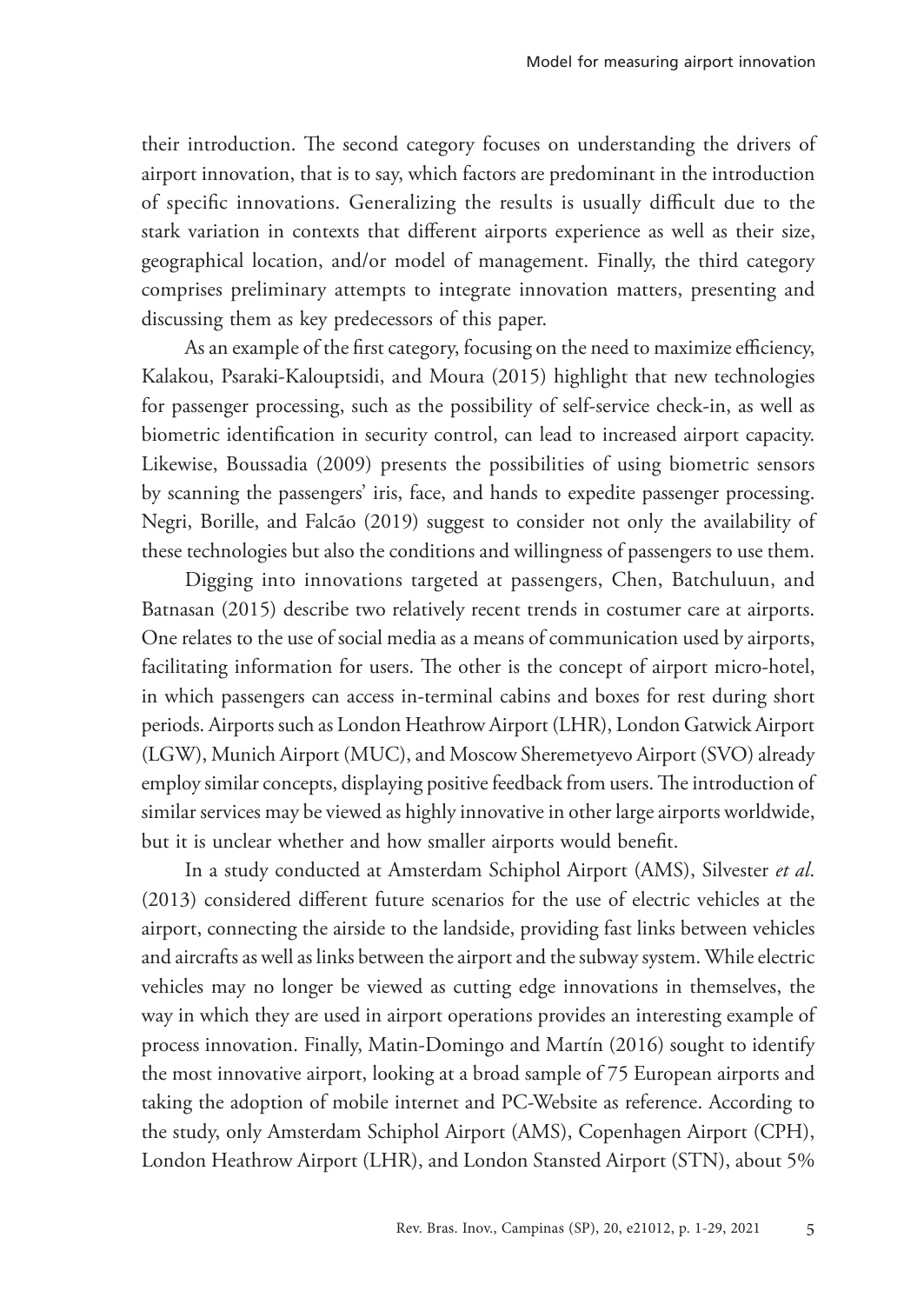of the total airports analyzed, are considered successful innovators in this field. This is because these airports not only adopted new technologies or new services relatively early—especially free Wi-Fi, auto website in mobile devices, or easy access through apps—but they have already reached "maturation" in the use of these technologies, providing stable and reliable services.

Regarding efforts for a better understanding the possible drivers of airport innovation, in the second category of studies here considered, Arif, Gupta, and Williams (2013) demonstrate that innovations have been implemented by the government at three airports in the United Arab Emirates with the purpose of meeting passengers' expectations as well as strengthening customer loyalty. Among the variables highlighted by passengers are airport employees' kindness when providing information, airport accessibility, provision of seats for resting and waiting for the flight, quality, and variety of services in relation to different religions and cultures, and others.

Still, inquiring into the drivers of innovation at airports, but now focusing on airport infrastructure projects, Gil, Miozzo and Massini (2012) consider the potential for innovation in airports through the adoption of different technologies. Analyzing the case of Terminal 5 at London Heathrow Airport (LHR), the authors demonstrated that the adoption of the technologies analyzed is determined by the expectations of profitability and the capacity of implementing these new technologies in daily operations.

More broadly, to identify how the literature on air transport has recently developed the theme of innovation, Caetano and Alves (2019), using the systematic literature review, present the main authors and their respective focus on airport innovation, as shown in Table 1.

From the studies summarized in Table 1, focused on categories 1 and 2, it is observed that most of the literature consists on specific case studies that highlight specific types of innovations—either intraorganizational in nature, such as those pointed out by Ahn and Min (2014), Arvidsson *et al*. (2006), and Doll and Karagyozov (2010), or reflecting the needs of the passengers, as in Arif, Gupta and Williams (2013), Chen, Batchuluun and Batnasan (2015), and Grant *et al*. (2013). Two relevant gaps exist in the literature from the standpoint of airport managers: one is that decision making related to the management of innovation could benefit from an integrated approach that allows airports to be easily and objectively compared, and its strengths and weaknesses identified. The other is that it could be useful to understand how different categories of stakeholders perceive each airport's strengths and weaknesses.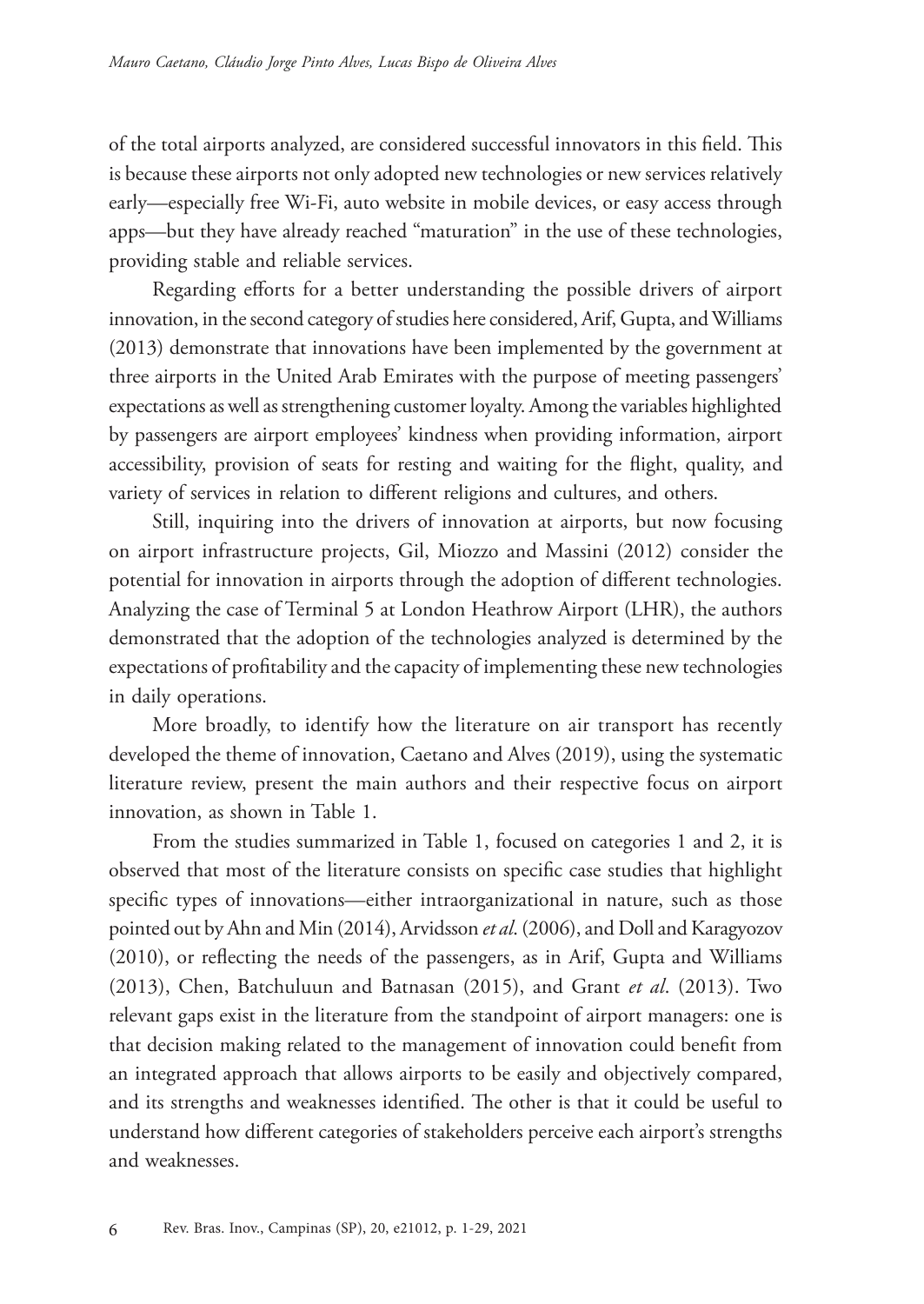| <b>Authors</b>                       | <b>Innovation</b> focus                                                  |  |  |
|--------------------------------------|--------------------------------------------------------------------------|--|--|
| Ahn and Min (2014)                   | <b>Operational Efficiency</b>                                            |  |  |
| Arif, Gupta and Williams (2013)      | <b>Customer Services</b>                                                 |  |  |
| Arvidsson et al. (2006)              | Organizational Climate                                                   |  |  |
| Boussadia (2009)                     | <b>Electronic Security Equipment</b>                                     |  |  |
| Chen, Batchuluun and Batnasan (2015) | Services Innovation                                                      |  |  |
| Doll and Karagyozov (2010)           | <b>Financing Structure</b>                                               |  |  |
| Gil, Miozzob and Massini (2012)      | Development of New Infrastructure                                        |  |  |
| Grant et al. (2013)                  | Services Innovation                                                      |  |  |
| Halpern $(2010)$                     | Marketing Innovations                                                    |  |  |
| Silvester et al. (2013)              | Integration Between Electric Vehicles and Local<br>Energy Infrastructure |  |  |
| Sulmona, Edgington and Denike (2014) | <b>Border Control</b>                                                    |  |  |

**TABLE 1 Main authors and focus on airport innovation**

Source: Caetano and Alves (2019).

In this light, in the third category of studies considered here, one approach to an integrated study of airport innovation was presented by Halpern (2010), who illustrate airport marketing based on a survey of managers at 84 different European airports as well as the innovative profile of these airports using 10 different variables. These refer to the modification of equipment or services, which reduce costs or increase airport efficiency. The results of this study demonstrated that the level of innovation significantly influences these airports' marketing performance, considering the attraction of new routes, maintenance, and the increase in existing routes in terms of the number of passengers.

Finally, the study that comes closest to the current proposal, though applicable to airlines rather than airports, is that of Nicolau and Santa-María (2012), who provide an econometric analysis of different variables. The authors presented the conditional innovation variance (*h<sub>ii</sub>*) concerning the organization's financial risk in its market value, according to Equation 1 adapted from the authors.

$$
h_{it} = \exp\{c_i + \xi_1 D_{t+2} N B M + \xi_2 D_{t+2} A C S + \xi_3 D_{t+2} N T + \lambda_{ij} \left| \frac{\xi_{t-j}}{\frac{1}{h_{it-j}^2}} \right| + \delta_{ij} \frac{\xi_{t-j}}{h_{it-j}^{1/2}} + \gamma_{ij} \ln(h_{it} - k)\}
$$
(1)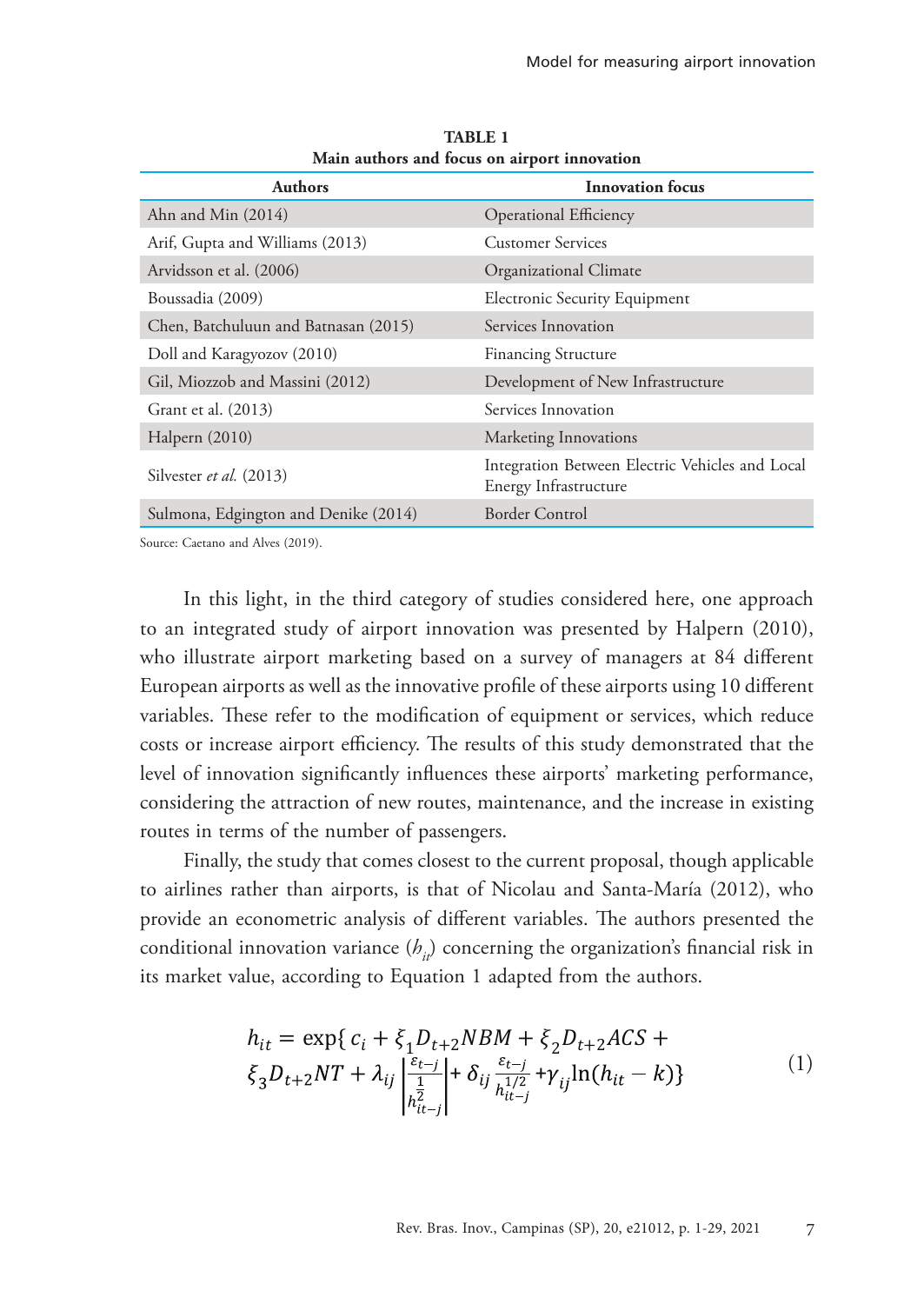where  $c_i$  refers to an autonomous coefficient,  $\xi_1$  the sensitivity of the autonomous coefficient of the conditional variance in the period considered,  $\xi_2$  and  $\xi_3$  the innovation-type impact in terms of new business model (NBM), advanced consumer segmentation (*ACS*), and new technologies (*NT*), the binary variables ( $D_{t+1}$ ), analyzed during period *j*, in the days, is related to the impact following the announcement of the implemented innovation,  $\lambda_{ij}$  is the sensitivity of the conditional variance in relation to the error term,  $\delta_{ij}$  is the asymmetric effect on the conditional variance,  $\gamma_{ik}$  is the sensitivity of the conditional variance to its lags, and the term  $\frac{\varepsilon_{t-j}}{h_{i\tau_{t-j}}^{1/2}}$ originates from the EGARCH model (Nelson, 1991). The respective coefficients are presented in Equation 2.

$$
- \frac{0.626}{(-12.15)} + \frac{0.276D_{t+2}NBM}{(3.19)} - \frac{0.352D_{t+2}ACS}{(-3.13)} - \frac{0.144D_{t+2}NT}{(-1.12)}
$$
  
\n
$$
h_{it} = \exp\left\{\n\begin{array}{c}\n0.247 \\
+ \frac{6t-j}{h^{1/2}}\n\end{array}\n\right| - \frac{0.014}{(-1.21)} \frac{\varepsilon_{t-j}}{h^{1/2}} + \frac{0.943\ln(h_{it-k})}{(172.8)}\n\tag{2}
$$

According to Equation 2, the main results of the study demonstrated that, in the case of the analyzed airline and considering the three binary variables—new business model (NBM; coefficient 0.276), advanced consumer segmentation (ACS; -0.352), and new technologies (NT; -0.144)—market segmentation presents itself as the business' lowest risk variable from the implementation of innovation. This study, however, has limitations in the reduced number of variables considered and their relationship with airport innovations management.

The literature on innovation clarifies that users of a particular product or service, such as passengers, should also participate in the innovation process, so that their needs are met and lead to social well-being (GAMBARDELLA; RAASCH; VON HIPPEL, 2016). However, it is considered that consumers' needs are exhaustively studied by the companies of the sector and contemplated in the answers of the professionals participating in this study. Additionally, several past contributions have been made in this regard (for example, CORREIA; WIRASINGUE; BARROS, 2008; GRAHAM, 2005; YEH; KUO, 2003); therefore, this study considered only the opinions of researchers, airports, airlines, and aeronautics industry managers. This choice was motivated by simplicity and cost considerations in data collections as well as the need to build a proposal based on experts' knowledge of airport characteristics.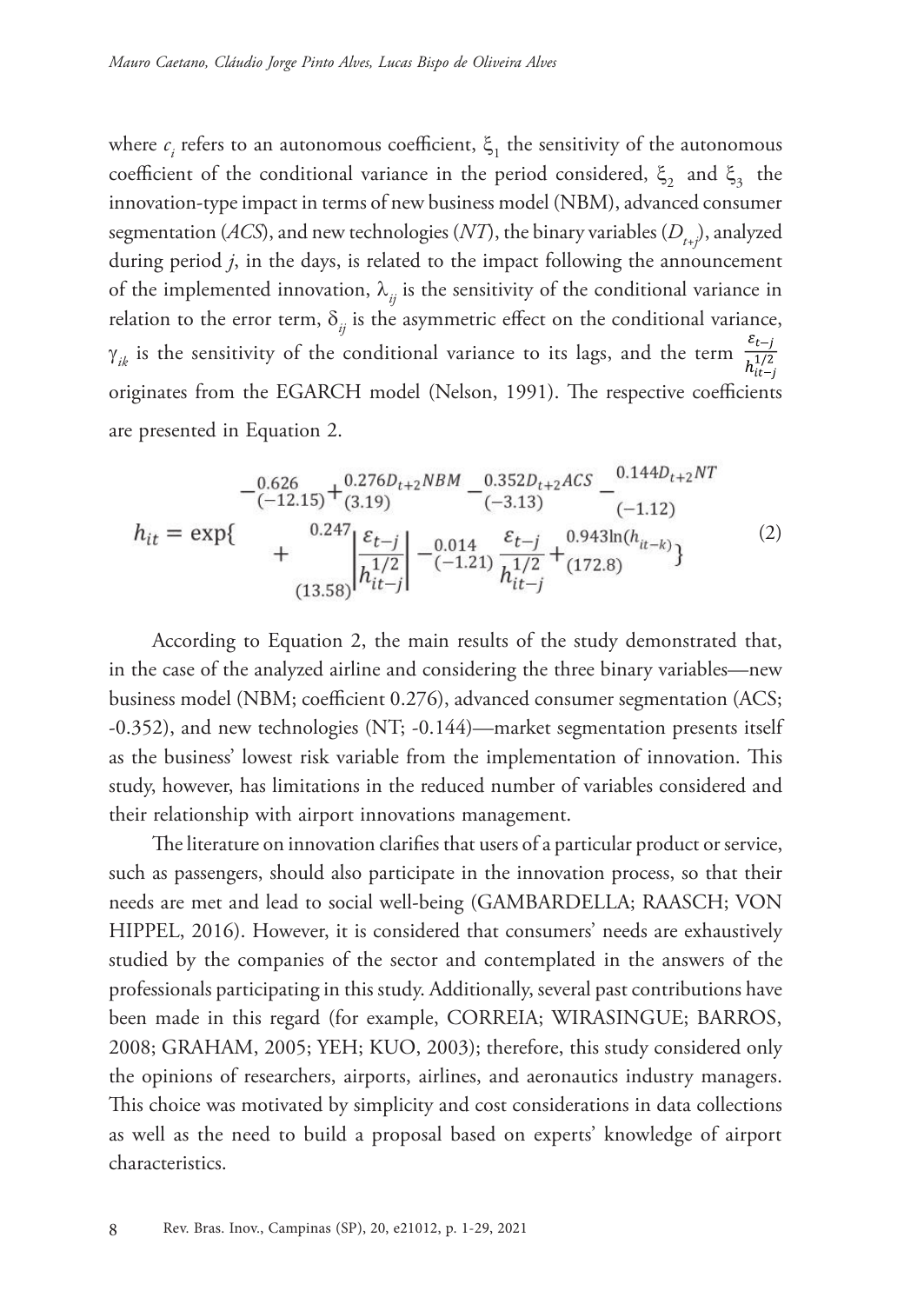In conclusion, the present study succeeds Halpern's (2010) integrated approach and expands it by employing a broader set of innovation-related variables, enabling a wider set of managerial analyses. It also builds on Nicolau and Santa-María's (2012) method of calculation. Therefore, a normalized index that summarizes a broad set of variables is here proposed, providing a ready-to-use tool for managerial decision making.

## 3. Data collection

The execution of this study followed four different phases. The first phase consisted of identifying relevant variables associated with innovative airports. The literature has presented innovations in a compartmentalized manner, focusing on topics such as marketing, project management, and new services—for example, in individual studies. Thus, it was deemed necessary to conduct a review of the different variables presented in the studies (state of the art) and to combine them with variables identified with the reality of the airports (state of the practice).

Therefore, in addition to the variables collected in the literature, it is also included variables from the experience of certain airports, such as real-time flight tracking through Flightradar24 at Cork Airport (ORK), the ecological panel of air conditioning system at Singapore Changi Airport (SIN), and ergonomic seats that turn into beds at Helsinki Airport (HEL), among others.

Initially, 54 variables that could be associated with airport innovation were identified in this first phase of the study. For the validation of these variables and the identification of their level of relevance in airport innovation, this research recorded the perception of professionals working in the Brazilian air transport market who are researchers on the subject as well as airports, airlines, and aeronautics industry managers. In the second phase of the research, self-administered structured pilot questionnaires were developed and sent by email to the interviewees, who answered the electronic form.

A pilot questionnaire, with 54 variables, was sent to a research group in air transport innovation management that comprised 11 researchers, of whom seven responded promptly by pointing out necessary improvements. The number of questions was reduced to 51, eliminating possible redundancies, and then sent to air transport and airport researchers, students, and teachers of aeronautical fields of studies in Brazil for a second round of testing; 22 answered questionnaires were collected.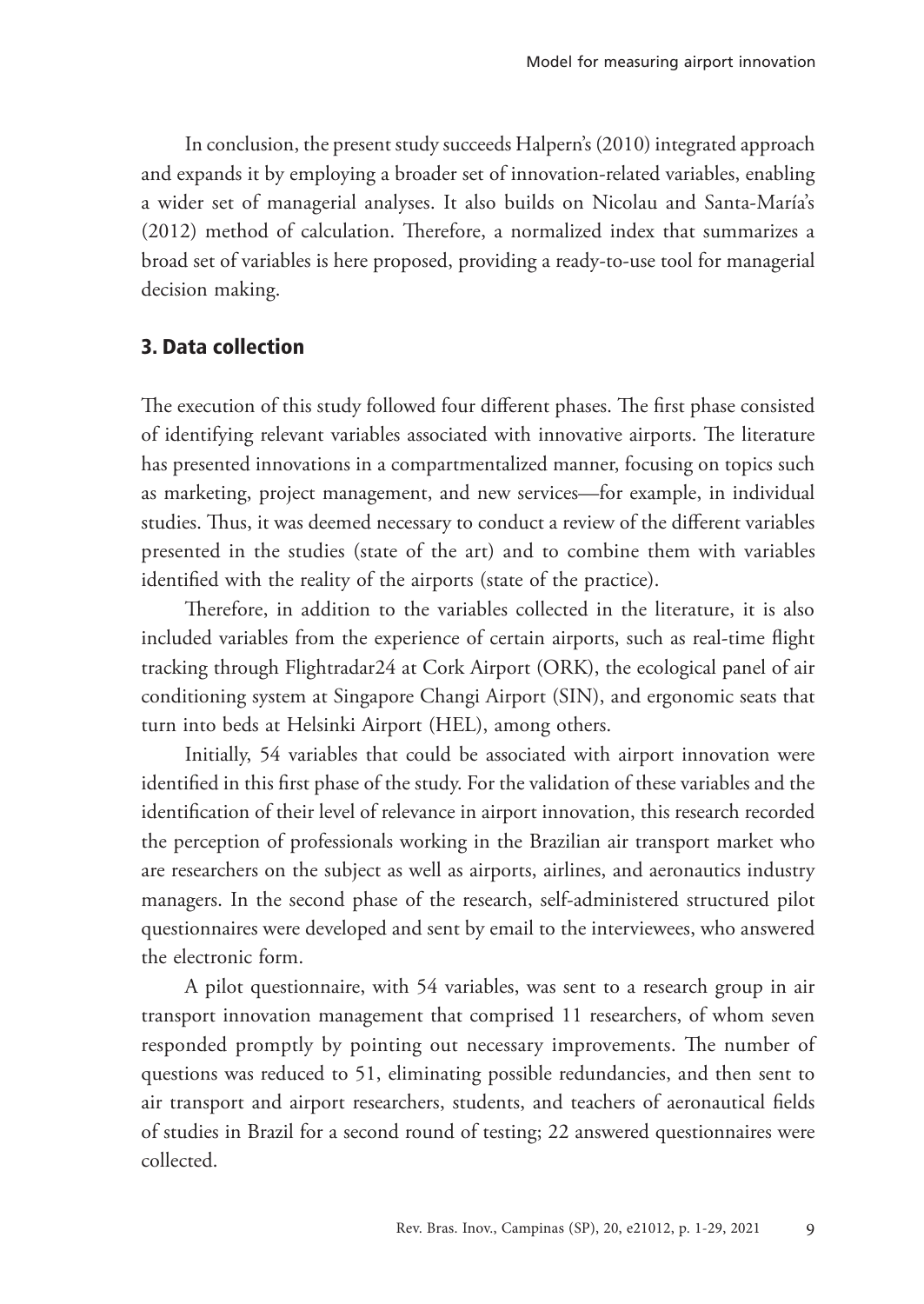After the second round of the pilot questionnaire application, in the third phase of the research, descriptive statistics were calculated for the next improved 50 quantitative questions considered in the questionnaire. The mean of the analysis variables (*ū*) in each question ranged from 6,0 to 9,4. A filter was applied to the analysis of the main questions presented, and only the questions that presented  $\bar{u}$  ≥ 7.0 in the researchers' evaluation were considered. Based on this preliminary statistical exploration of the pilot questionnaires, 12 variables were excluded from the final version due to low receptiveness by the specialists consulted.

After the pilot study, among the excluded variables were, for example, the "kindness and helpfulness in the service provided by airport employees," which did not reach ū ≥ 7.0 despite being considered in the study by Arif, Gupta, and Williams (2013), as well as "length and width of the landing and takeoff runways," already defined in the Airport Planning Manuals of the project aircrafts and in the ICAO Annex 14. The decision to keep the variables with average values greater than or equal to 7.0 in the model can be characterized as an arbitrary choice (BIGGS *et al*., 2009). However, in this study, this reference value was used because it is close to the scores of 70% presented in the literature for innovative organizations in the analysis of different variables associated with innovation metrics such as innovation influence, implementation, intent, and infrastructure (DOBNI; KLASSEN; NELSON, 2015; DOBNI; KLASSEN, 2021).

The final questionnaire contained 39 questions—the first one being related to the identification of the respondent's profile. These questionnaires were sent to about 200 professionals during the period between October 2016 and January 2017, for which there were 82 responses (about 40% of the questionnaires sent). In the selection of the survey participants, considering that airport innovation should be identified based on the opinion of different stakeholders, have been identified possible managers of airports, airlines, aeronautics industry, and researchers.

Regarding the particularities of airport structures, it was decided to classify the innovations variables into four groups according to their managerial implications: G1: passengers and luggage processing; G2: information, communication, and passenger services; G3: runway, courtyard and physical elements of the airport; G4: airport business. The list of the 39 variables analyzed in each of these four groups is presented in Annex 1.

Finally, has been derived a relevance index for each variable from the respondents' opinions. Respondents were requested to rate the relevance of each of the 38 airport innovations variables from 1 to 10. The 39th question was treated separately because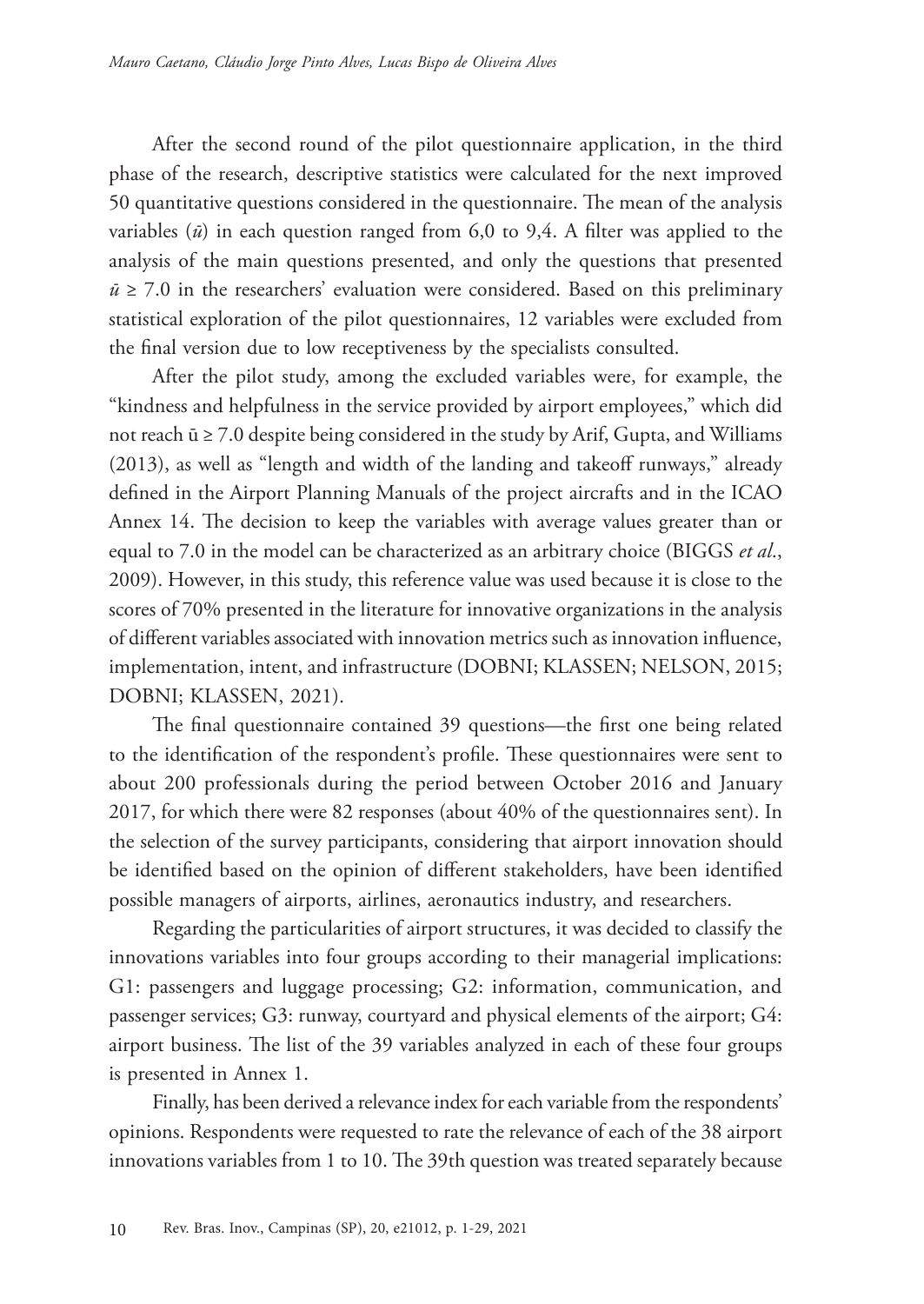it has non-ordinal categorical responses. In this question, respondents were asked what type of airport governance is better recommended to innovative approaches. The possible answers were "public and federal," "public and state," "public and municipal," "private," and "other."

In total, 82 questionnaires were collected, and after the exclusion of a few observations due to incomplete and technically insufficient answers (BIGGS *et al*., 2009), a total of 70 answered questionnaires were considered valid. Table 2 presents the distribution of the interviewees' profiles for these valid questionnaires, considering airport managers as managers from the Brazilian public (i.e., Infraero and DAESP) or private (i.e., GRU and Inframérica Airports) enterprises of airport infrastructure and management, research in air transport and airports from public and private institution of research, aeronautics industry managers (i.e., Embraer and Boeing), and airline managers (i.e., Latam Airlines and Gol Airlines).

| Tromes or respondents and number or valid questionnaires |    |  |
|----------------------------------------------------------|----|--|
| Profile                                                  | n  |  |
| Airport manager                                          | 25 |  |
| Researcher in air transport and/or airports              | 19 |  |
| Aeronautics industry manager                             | 18 |  |
| Airline manager                                          | 8  |  |
| <b>Total</b>                                             | 70 |  |

**TABLE 2 Profiles of respondents and number of valid questionnaires**

Source: Authors.

The fourth phase of the research consisted of data analysis, which used statistical tools to analyze the correlations between variables, tests, and representativeness calculations of a given variable in relation to the others. Thus, in this phase, the medians *ū* of the variables analyzed have been used.

It is believed that the use of the median as a reference in these analyses can better represent the reality of the responses collected from the interviews as it contains the value at the central point of the sample's responses. This same choice can also be successfully identified in the study of Cui *et al*. (2020), on public transport, or in that of Suh and Ryerson (2019) on airport forecasts.

With the possibility of identifying the level of airport innovation based on certain variables, a general equation for the identification of the Airport Integrated Innovation Index (AI3 ) was proposed. Figure 1 presents a summary of the main phases of the study activities.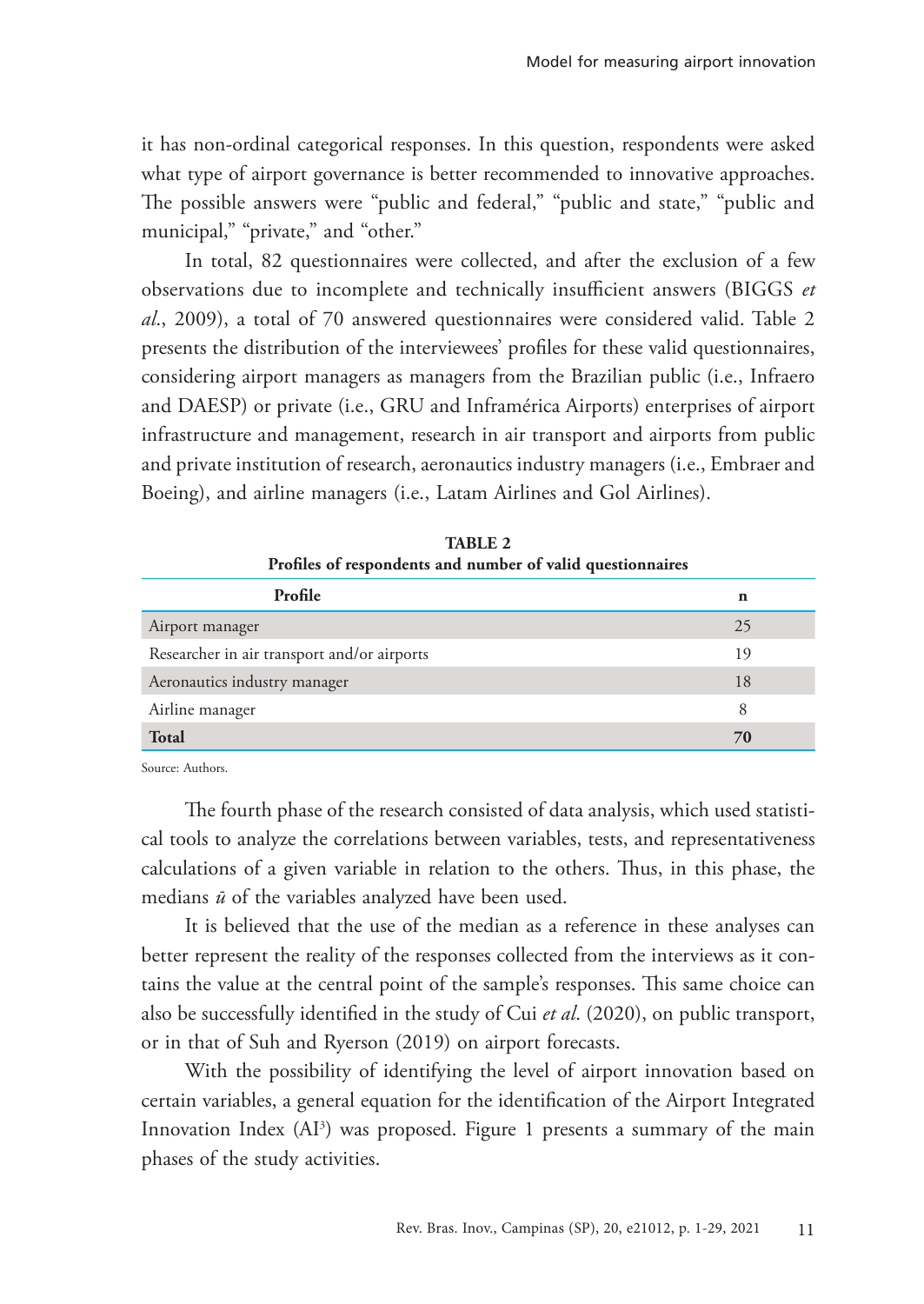

**FIGURE 1 Phases of the study activities**

Source: Authors.

As Figure 1 summarizes, the activities of the study went through Phase 1 with a theoretical foundation, then followed to practical validations with professionals working in the sector in Phases 2 and 3, which made the development of a proposal in Phase 4 feasible.

A complete representation of the composition scheme of the AI<sup>3</sup> algorithm can be identified in Figure 2.

According to Figure 2, each variable analyzed has a particular value of *ū* and λ, whose sum of its products is, in turn, multiplied by a constant κ, resulting in a value for  $AI^3$ , as discussed in the results.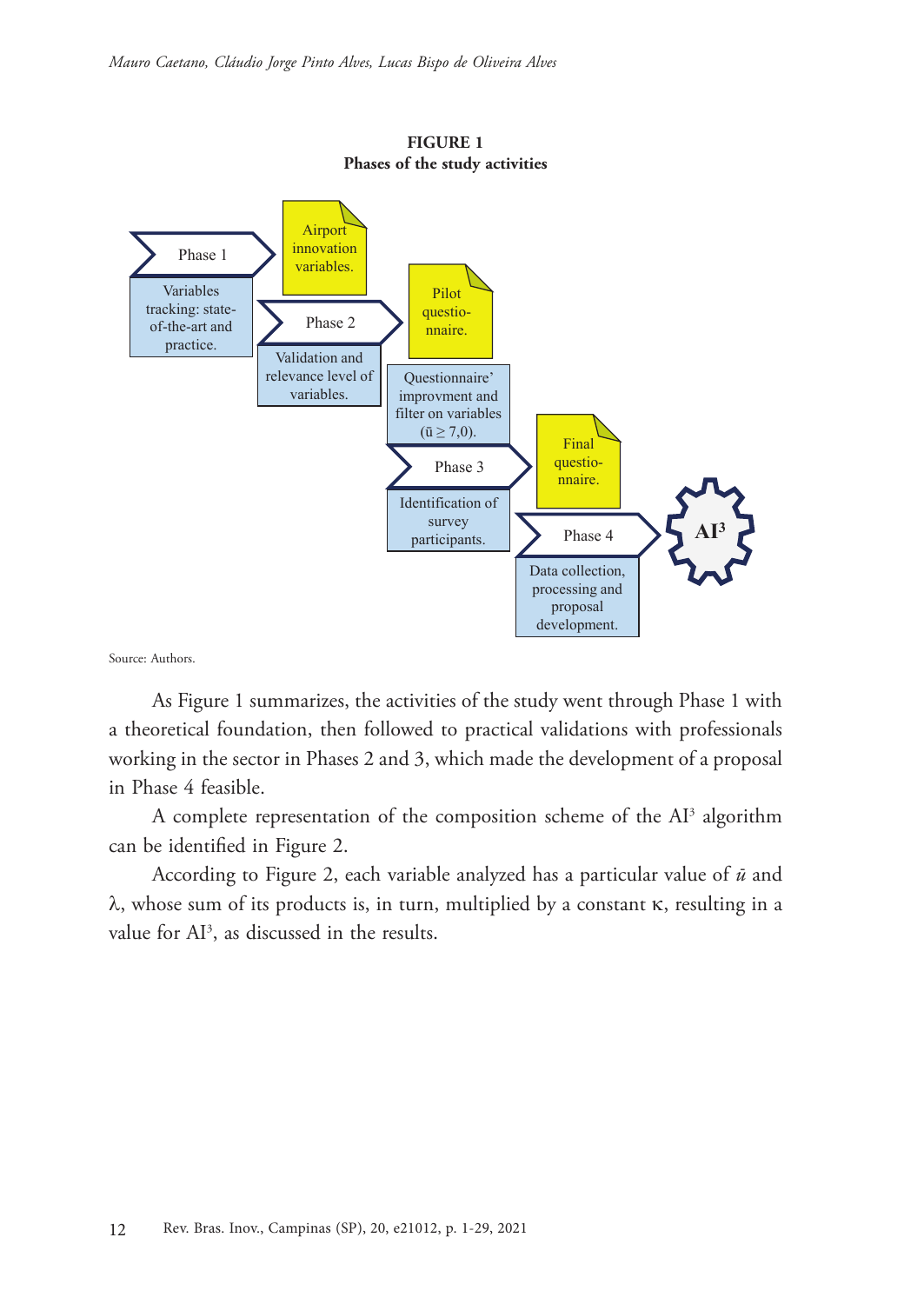

**FIGURE 2 AI3 Algorithm**

Source: Authors.

#### 4. Results

This section presents the results of the study—first, with the analysis of the inputs investigated and its theoretical interfaces; then, with the algorithm for the proposed model and the equations for the Airport Integrated Innovation Index (AI3 ) based on the level of relevance of these variables; and finally, as an application of the  $Al^3$  to a hypothetical airport.

#### **4.1 Description of inputs and theoretical interfaces**

All the 37 variables analyzed for applying the method, except *G4A* (form of governance), were satisfactory in respect to their level of relevance for airport innovations. The *ū* response for each variable ranged between 7 and 10, which makes a sample *ū* of 8.0 on a scale of 1 to 10. The results show that all 37 variables are relevant for innovation in airports, which provides validation for the previous steps in variable identification.

In addition to these 37 variables, respondents were inquired about which form of airport governance is best in their opinion with respects to airport innovation approaches. Out of the 70 respondents, a large majority (48 or about 70%) responded that "private governance" is the best way, followed by 13 respondents who answered "federal public airport," and eight respondents pointed to other types of governance,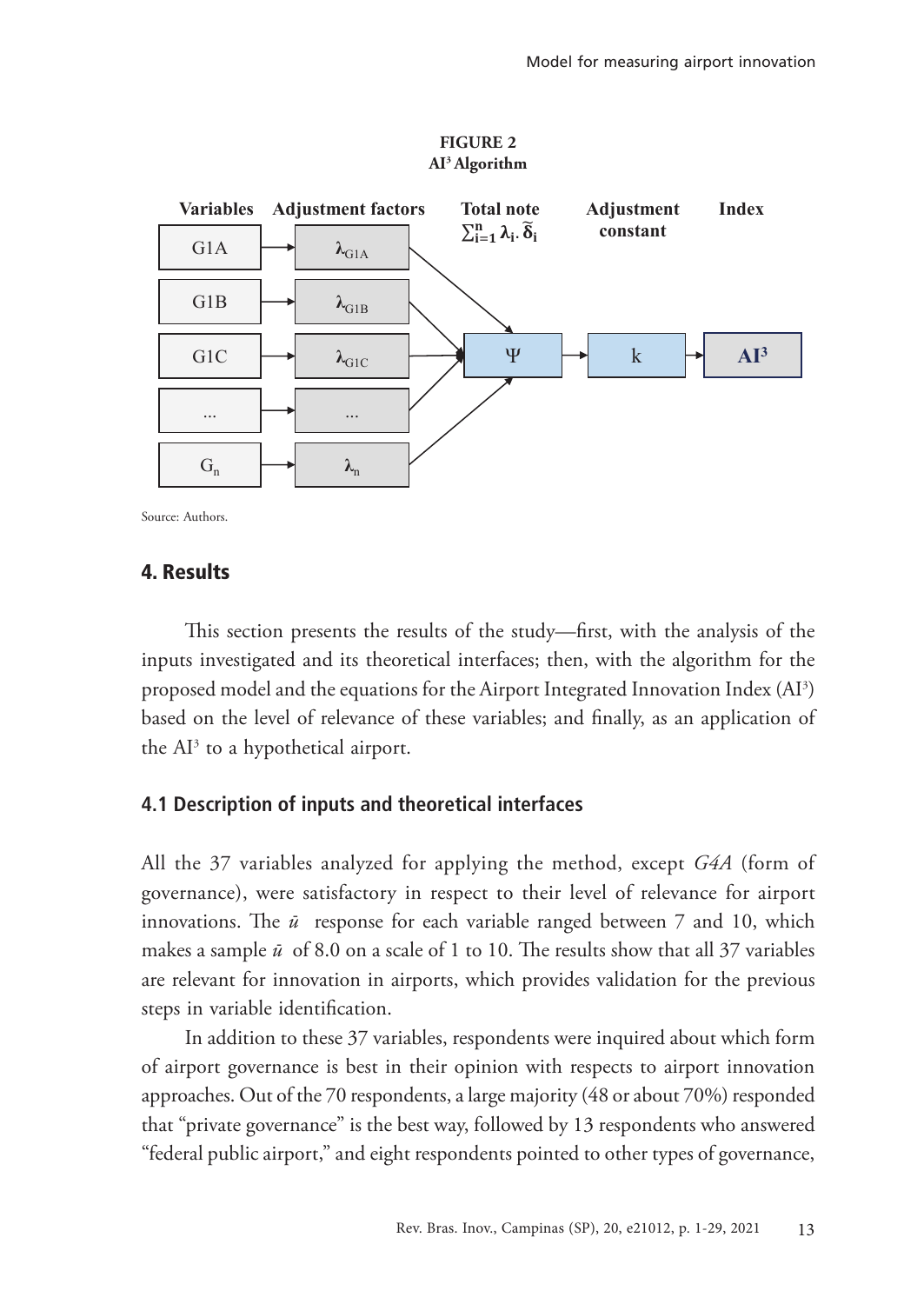such as public investments and private operations costing, resulting in a public– private partnership (PPP). This kind of partnership, according to Costa and Ribeiro (2019), can result in a significant reduction of 70% of public spending in airport management. Only one respondent answered that "municipal public airport" is the best form of governance. When the responses to this variable are disaggregated by the profile of respondents, it becomes clear that there is near consensus around private governance among researchers and from airlines and aeronautics industry managers.

The only category that showed support for other forms of governance, especially public governance, was that of airport managers. Since many of the airport managers interviewed served in public airports, this could be interpreted as self-bias in defense of current working conditions. As for the other stakeholders, the results point to unequivocal support for private airport management as far as the conditions for innovation are concerned. This result may, however, reflect the current stage of public policy debate in the observed country, which has undertaken significant concessions of airports to private operators in recent years. Therefore, it must exercise caution when making international generalizations.

Table 3 displays which innovations variables, reported by each group of respondents and having the lowest and the highest levels of comparative relevance, are identified by the median *ū*. As the respondents' perceptions are likely to vary as a function of their particular experience in the air transportation industry, such disaggregated analysis shows different priorities for different stakeholders. While the variable "Presentation of elements related to culture, local fauna and flora […]" was the least relevant for three of the profiles of respondents, aeronautics industry managers disagreed, pointing out "New charging forms for airport services […]" as the least relevant variable. As for the variables with the highest reported relevance, aeronautics industry and airline managers converged on "Ways to reduce queues in immigration control […]," while researchers showed higher appreciation for "New instrument control systems for approaching aircraft," and airport managers suggested "Mobile internet for passengers […]" as the most highlighted innovation.

Some of the variables stood out due to the high values reported by all respondents. In particular, the variable *G1A* ("New systems of biometric identification of passengers") displayed  $\bar{u}$  = 9.5. Thus, it has been identified that any new systems reducing passenger processing time while maintaining or increasing safety, such as hand, face, and iris scanners, are highly relevant to the airport. This is in line with the study presented by Kalakou, Psaraki-Kalouptsidi, and Moura (2015), in which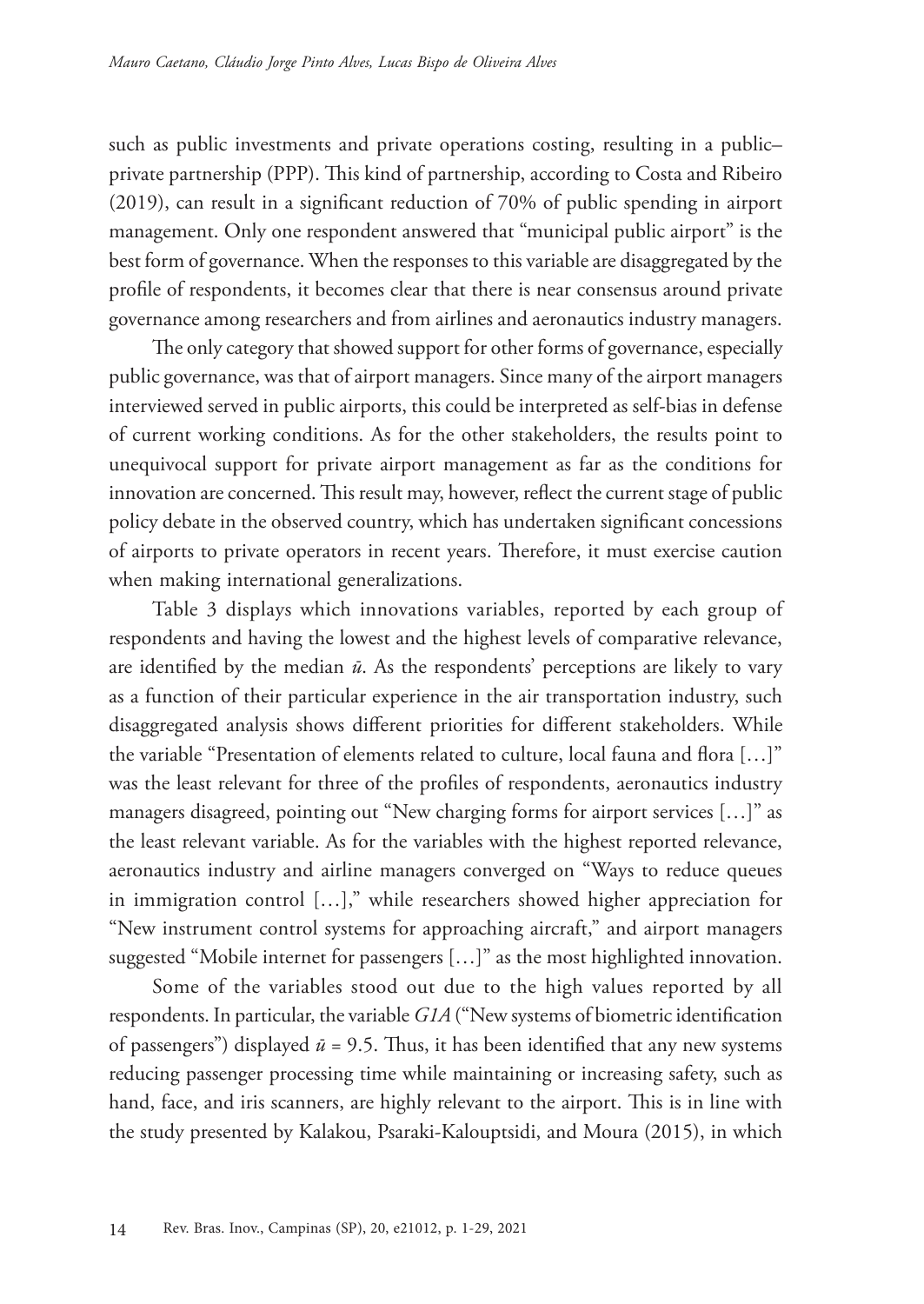the authors demonstrated the relevance of this variable through the real gains in airport capacity with these key technologies. In light of such improvements, expensive investments in the physical expansion of terminals could be avoided.

| Profile                                        | Innovation with<br>lower relevance                                                                                                                 | Innovation with higher relevance                                      |  |
|------------------------------------------------|----------------------------------------------------------------------------------------------------------------------------------------------------|-----------------------------------------------------------------------|--|
| Airport manager                                | <b>G4L:</b> Presentation of elements                                                                                                               | <b>G2E:</b> Mobile internet for passengers<br>in the terminal (10).   |  |
| Researcher in air<br>transport and/or airports | related to culture, local fauna,<br>and flora, such as regional arts,                                                                              | G3F: New instrument control<br>systems for approaching aircraft (10). |  |
| Airline manager                                | animals, and plants (7.0).                                                                                                                         | G1G: Ways to reduce lines                                             |  |
| Aeronautics industry<br>manager                | <b>G4B</b> : New charging forms<br>for airport services, such<br>as boarding / landing fees,<br>landing / takeoff, use of the<br>yard, etc. (7.5). | in immigration control (for<br>international airports) (9.0).         |  |

**TABLE 3**

**Innovation with lower and higher relevance by the profile of the respondent (***ū***)**

Source: Authors.

In addition, variable *G2E* ("Availability of mobile internet for passengers in the terminal") presented high relevance  $\bar{u} = 10$ . It has been identified that such innovation becomes relevant by making the internet signal via Wi-Fi not only available at different points in the terminal but also freely accessible to passengers. This can be achieved through partnerships between airport management and mobile media companies. This result corroborates the one presented by Matin-Domingo and Martín (2016) concerning the airports of Amsterdam Schiphol (AMS), Copenhagen (CPH), London Heathrow (LHR), and London Stansted (STN), which were considered innovative in this respect. Newbold (2020) also argued about the need for airports to remain constantly up to date on technological communication options, not only to improve passenger experiences but also to optimize airport operations.

The variable *G3F* ("Development of new instrument for aircraft approaching control systems") was also one of the most relevant points by the interviewees, presenting *ū* = 10, which demonstrates the need for constant development of technologies to support the pilots' activities at aircraft landing.

On the other hand, some variables displayed a lower level of relevance, such as the variables *G4L* ("Presentation of elements related to culture, local fauna and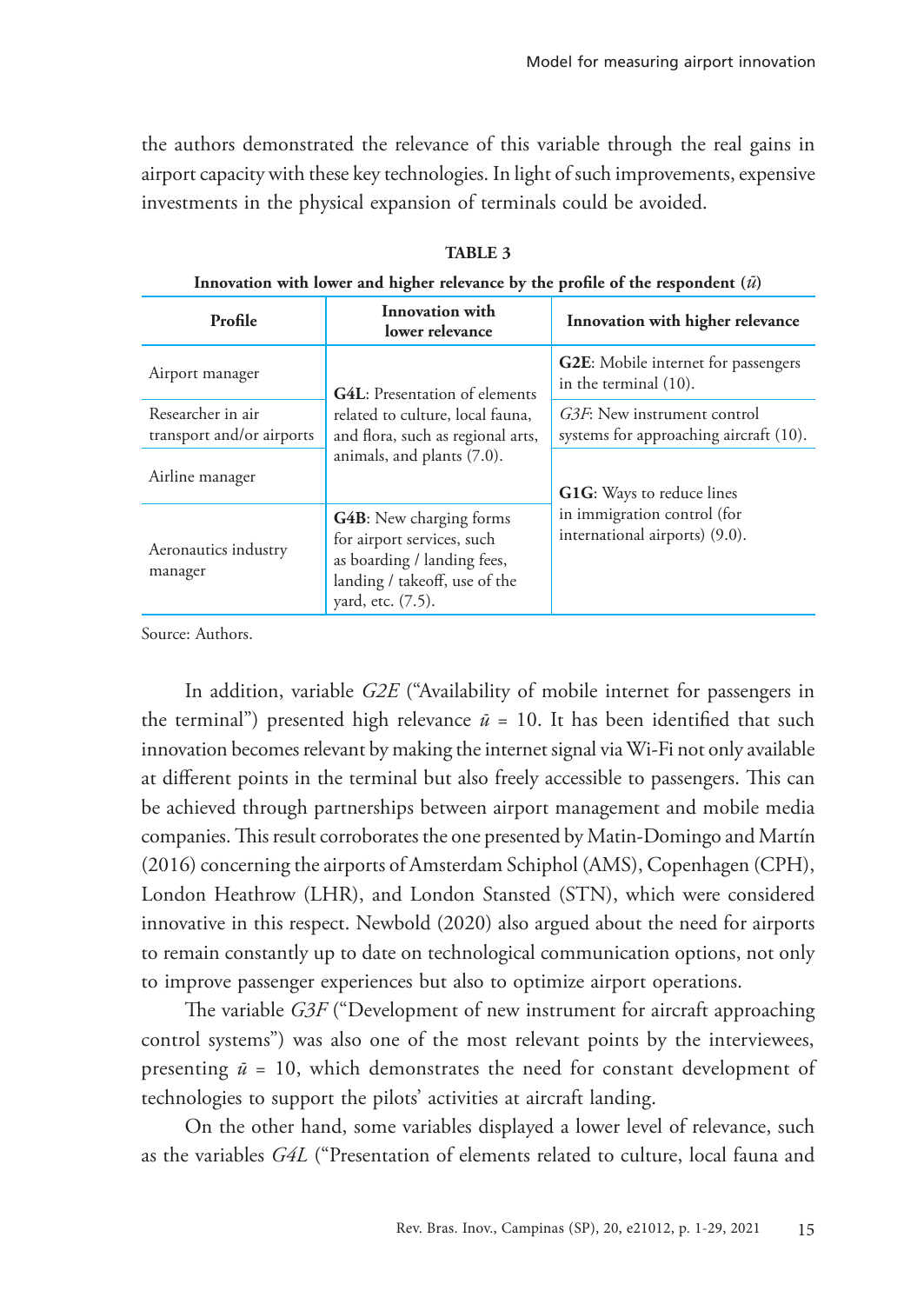flora"), *G2D* ("Possibility of bathing place at the airport"), and *G4B* ("New ways of charging for airport services") with  $\bar{u}$  = 7.0, 7.0 and 7.5, respectively.

In the case of *G4L*, however, it is noteworthy that airports in regions with a touristic profile tend to use such strategies to draw attention to nearby tourist attractions. This is the case of the Jewel in the hall at Singapore Changi Airport (SIN), the display of images of Italian monuments at Rome Leonardo da Vinci-Fiumicino Airport (FCO), or monuments of regional tuiuius birds outside the Campo Grande Airport (CGR).

In the case of  $G2D$ , the low  $\bar{u}$  = 7.0 in this study may be related to the fact that most respondents were linked to regionally or, at most, nationally relevant airports. Bathing facilities may become especially appreciated in international hubs, where passengers make connections between multiple long-haul flights; at Dubai Airport (DXB), for example, bathing facilities are intensely used.

In the case of *G4B*, which reflects managerial measures to encourage the attraction of new flights and routes, or the maintenance of existing ones, airlines and airports can negotiate effective partnerships to create the conditions for the attractiveness of new routes and passengers. This recommendation is in line with Casadesus-Masanell and Ricart (2010), who presented the success case of the low-cost strategy adopted in Ryanair's business model. It is believed that the success of this strategy was possible through the implementation of the open innovation approach (CHESBROUGH, 2006) in European airports, combining the interests of airports, airlines, aeronautics industry, and passengers in a proposal that was innovative and much in the spirit of integration proposed in this paper.

All other variables presented high relevance with regard to the development of new technology, products, services, and processes in airport innovation management. In the next section, the methodology to measure the relative weight of each variable and construct the algorithm proposed to the Airport Integrated Innovation Index  $(AI<sup>3</sup>)$  is presented.

#### **4.2 Proposed model**

For the development of an Airport Integrated Innovation Index (AI<sup>3</sup>), it has been performed a descriptive statistical analysis of the respondents' answers and identified the standard error, variance, median, and maximum and minimum values, among others for each variable analyzed. The median *ū* of each variable was employed to yield a normalized index because it is less sensitive to sample outliers. The minimum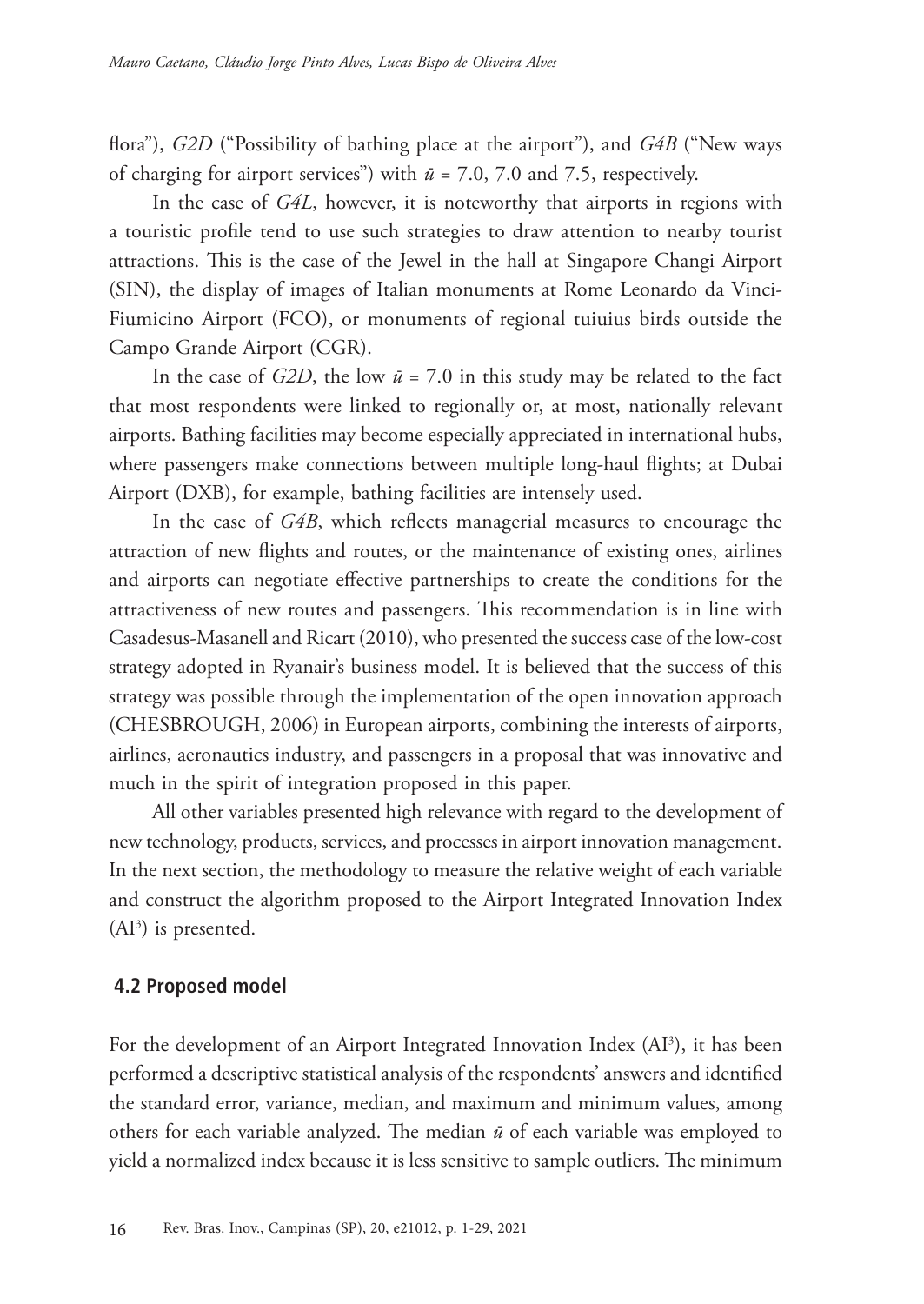and maximum values of *ū* identified corresponded to 7.0 and 10, respectively.

As each variable had its own value of *ū*, it was necessary to develop an adjustment factor, λ, in the coefficients of the variables in order to normalize them, taking the lowest value as a reference. This adjustment factor consists of the ratio between the median of variable "*x*,"  $\bar{u}_x$ , and the minimum sample median,  $\bar{u}_{min}$  = 7.0. Equation 3 illustrates the case of the variable *G1A*, whose λ equals 1.36.

$$
\lambda_{G1A} = \frac{\tilde{u}_{G1A}}{\tilde{u}_{min}} = \frac{9.5}{7.0} = 1.36\tag{3}
$$

In this case of Equation 3, this value demonstrates that the variable *G1A* presents a relevance index 36% higher than the variable with the  $\bar{u}_{min}$  (*G4L* and *G2L*), whose λ would be equivalent to 1.0, which also demonstrates different levels of relevance for the adopted variables.

The identification of these adjustment factors was necessary to ensure the comparability between all variables, which would otherwise be measured on different scales. The other coefficients can be identified in Annex 1 and also in the general equation of AI.<sup>3</sup>

The next step was to simulate a possible variable qualification  $\delta$  in the case of the evaluations of these variables in airports by opinions from passengers or collaborators as a numerical scale from 1 (not innovative) to 10 (highly innovative). To identify the total value of the notes for the variables, Ψ, the sum of the product of the qualification scores median,  $\tilde{\delta}$ , by their respective coefficients is realized according to Equation 4.

$$
\Psi = \sum_{i=1}^{n} \lambda_i \cdot \tilde{\delta}_i \tag{4}
$$

For the  $\delta$  in practical cases, the median between the qualification scores obtained in each of the variables analyzed should be adopted to reduce the sensitivity of the measure to the outliers of the evaluation. Considering 10 as the maximum qualification score in each of these variables in Equation 4, the total value maximum possible,  $\Psi_{\text{max}}$ , was obtained in this study considering the 37 variables analyzed and their respective  $\lambda$  between the minimum and standard 1 (G2D and G4L) and the maximum 1.43 (G2E, GEG, and G3F). Thus, the  $\Psi_{\text{max}}$  identified here equals 453.57. The variable G4A was not included in this calculation since it refers to a qualitative variable concerning the form of airport governance.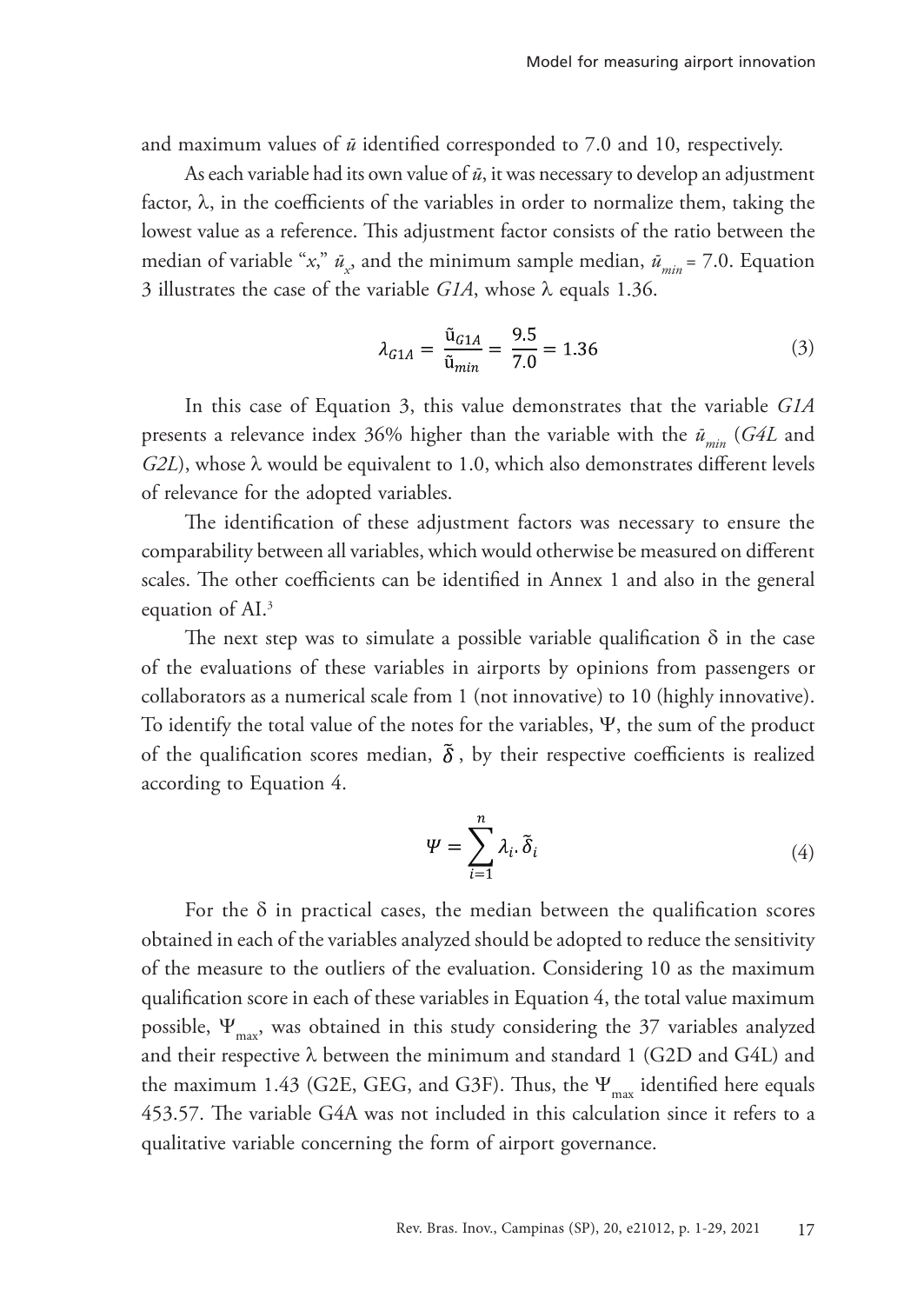With the purpose of defining a range between 1, avoiding undefined operations in the equations, and 10 for the  $AI^3$ , an adjustment constant,  $\kappa$ , was identified from the ratio of that maximum index, 10, by  $\Psi_{\text{max}}$ , 453.57, corresponding to the value of  $\kappa = 22.048.10^3$ . With this, the value of AI<sup>3</sup> can be obtained through the product between  $\Psi$  and  $\kappa$ , according to Equation 5.

$$
AI^3 = \Psi \cdot \kappa + \varepsilon \tag{5}
$$

The term ε at Equation 5 represents the error caused by variables not considered in the study and unobserved attributes. By the following reasoning and merging the equations, the general model is presented in Equation 6.

$$
AI^3 = \Psi \cdot \kappa + \varepsilon = \sum_{i=1}^n (\lambda_i \cdot \tilde{\delta}_i) \cdot \kappa + \varepsilon \tag{6}
$$

The details of Equation 6 and all variables analyzed and their respective  $\lambda$  can be identified in Equation 7.

> (7) *G*4*F + G*4*H + G*4*J + G*4*N + G*4*O)+ G*2*D* + *G*4*L* + 1.43.(*G*2*E* + *G*2*G* + *AI* <sup>3</sup> =[1.36.*G*1*A +* 1.29*.(G*1*B + G*1*D + G*1*E + G*1*G + G*1*H + G*2*A + G*2*F + G*3*A + G*3*E + G*4*E + G4G + G*4*I + G*4*M + G*4*P + G*4*Q + G*4*R)+* 1.21*. G*1*C +* 1.14.*(G*1*F + G*2*B + G*2*C + G*3*B + G*3*C + G*3*D + G*4*C + G*4*D + G*3*F*)+ 1.07.*G*4*B* ].22.048.10-3+e

The  $Al^3$  presented in Equation 7 displays a simplified structure to facilitate its application by researchers or airport managers to the identification of airport innovation level.

#### **4.3 Application of the AI3 to a hypothetical airport**

To illustrate the simplicity and usefulness of the  $Al^3$  in the management of airports, a numerical simulation of a possible application of this proposal is proposed in Table 4. In this case, this hypothetical application could be performed using the four groups of analysis in large or small airports in which elements such as new biometric passenger identification systems (*G1A*) and new and more efficient x-ray systems for luggage (*G1B*) can be identified.

Random scores were assigned to the variables assumedly collected from the stakeholders or even the organization's customers—passengers *p*—through interviews or user satisfaction surveys regarding a hypothetical airport innovative operation.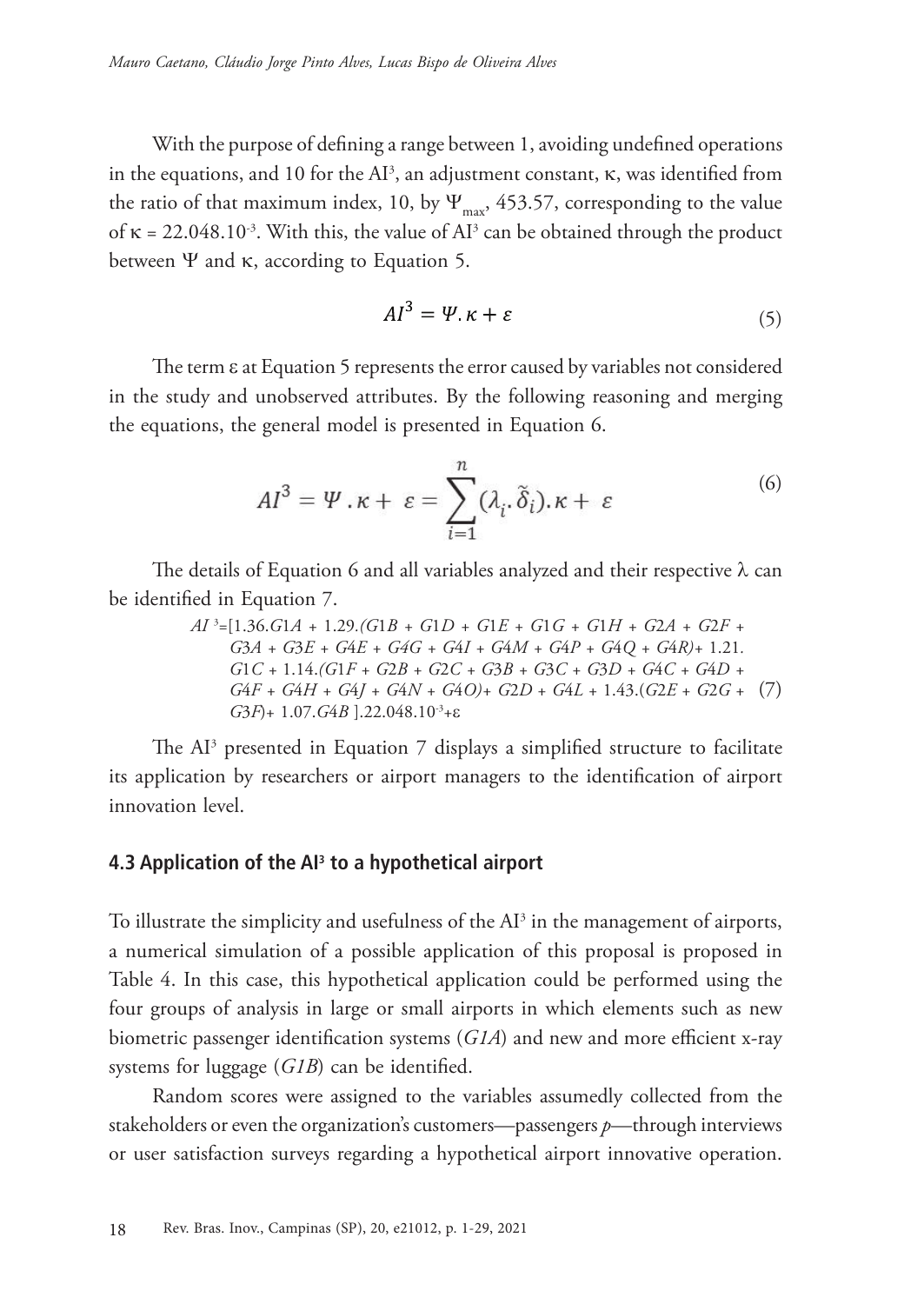In this example, when asked about a certain element of the airport infrastructure, passengers should rate their perception of its level of innovation on a scale of 1 to 10, according to hypothetical responses from passengers *p1*, *p2,* and *p3* referring to items *G1A*, *G1B*, and *G1C*.

**TABLE 4** 

| IABLE 4<br>Numerical simulation of the use of the AI <sup>3</sup> |          |       |                  |             |
|-------------------------------------------------------------------|----------|-------|------------------|-------------|
|                                                                   | G1A      | G1B   | G <sub>1</sub> C | $\mathbf n$ |
| p1                                                                | 8.0      | 4.0   | 5.0              | $\cdots$    |
| p2                                                                | 10       | 4.0   | 10               |             |
| p3                                                                | 8.0      | 5.0   | 2.0              | $\cdots$    |
| $\cdots$                                                          | $\cdots$ |       | $\cdots$         |             |
| $\bar{u}$                                                         | 8.0      | 4.0   | 5.0              | $\cdots$    |
| λ                                                                 | 1.36     | 1.29  | 1.21             |             |
| $\Psi = \sum_{i=1}^n \lambda_i \, \widetilde{\delta}_i$           |          | 22.09 |                  |             |
| $AI^3 = \Psi . \kappa + \varepsilon$                              |          | 5.72  |                  |             |

Source: Authors.

In the example presented in Table 4, the hypothetical airport obtained the score 5.72 in its innovation index, considering the interval from 1 to 10. This is a proportional score obtained from the calculation score 0.487, considering 3.86 of the 45.35 of the instrument's λ. This index provides an overview of how innovative the airport is, thus enabling comparisons across several airports if survey data are available. It also allows for a breakdown of variables, which favors the identification of priority fields for improvement. In the case of this simulation, the innovation priorities could be given to the elements associated to the variable *G1B*, which obtained the lowest *ū* between respondents and a significant  $\lambda$ . This would suggest, for example, a necessity for developing and implementing new systems of luggage e-rays.

It is also possible to calculate an individualized AI3 for each of the analysis groups  $(\text{Al}^3_{\text{GX}})$ . This may be useful in case previous priority is given to any of these groups. Considered the same principles of Equations 3, 4, 5, 6 and 7 for each analysis group, the respective equations are proposed in Table 5.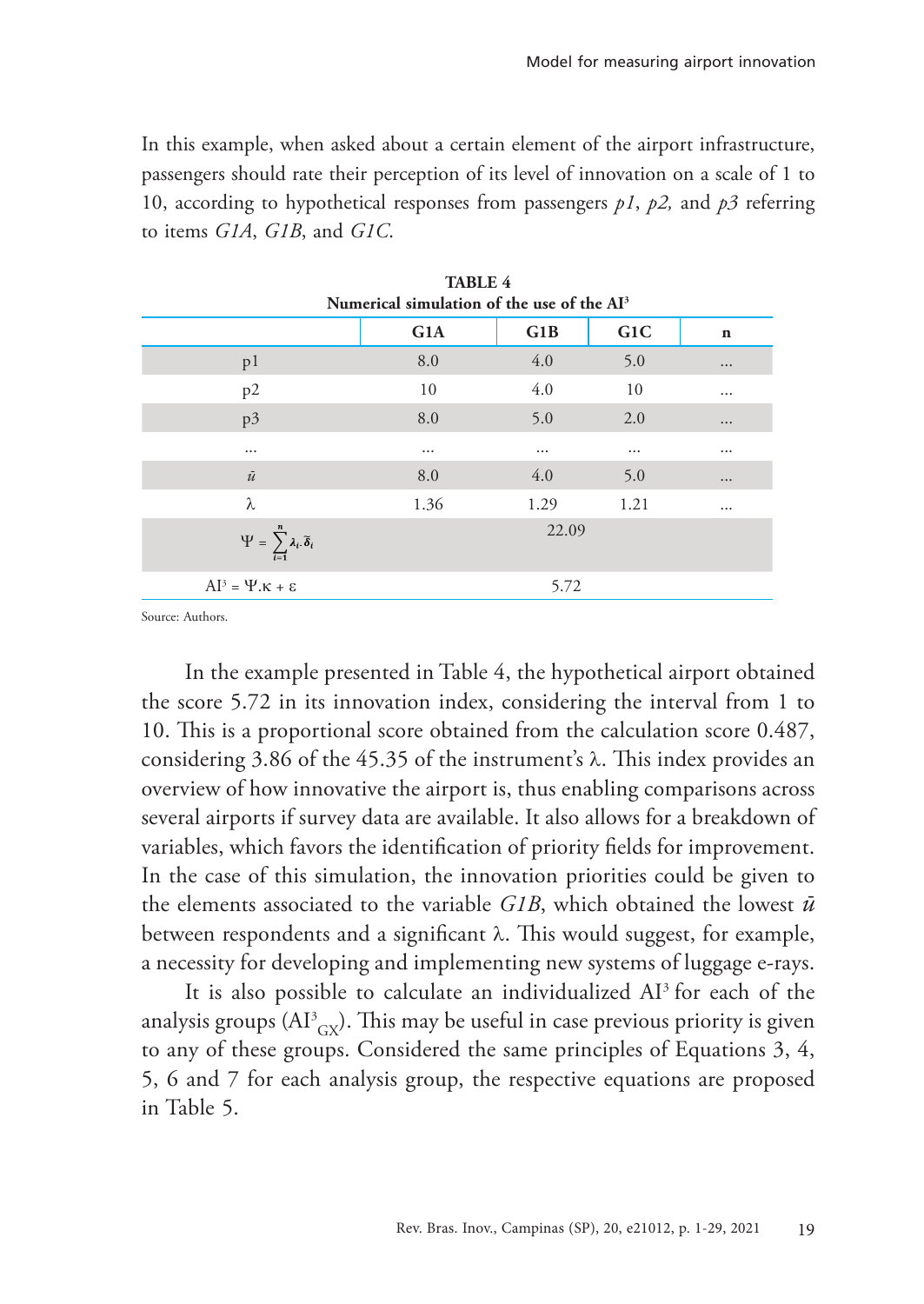| Group                                                             | $Al^{3}_{\quad cx}$ Equation                                                                                                                                               | $\kappa_{\rm G}$ value  |  |  |
|-------------------------------------------------------------------|----------------------------------------------------------------------------------------------------------------------------------------------------------------------------|-------------------------|--|--|
| G1: passengers and luggage<br>processing.                         | $Al^3_{Cl} = [1.19 \text{.} G1A + 1.13 \text{.} (G1B + G1D$<br>$+ G1E + G1G + G1H$ + 1.06.G1C +<br>$G1F].\kappa_{G1}$ $\epsilon$                                           | $11.268.10^{-2}$        |  |  |
| G2: information,<br>communication and passenger<br>services.      | $Al^{3}_{C2}$ = [1.29.(G2A + G2F) + 1.14.(G2B<br>$+ G2C$ ) + $G2D + 1.43(G2E + G2G)$ ].<br>$K_{C2}$ $\epsilon$                                                             | 11.480.10 <sup>-2</sup> |  |  |
| G3: runway, courtyard and<br>physical elements of the<br>airport. | $Al^{3}_{G3} = [1.13.(G3A + G3E) + G3B +$<br>G3C + G3D + 1.25.G3F]. $\kappa_{G_3}$ $\epsilon$                                                                              | $19.231.10^{-3}$        |  |  |
| G4: airport business.                                             | $Al^3_{C4}$ = [1.07.G4B + 1.14.(G4C + G4D<br>$+ G4F + G4H + G4J + G4N + G4O$ +<br>$1.29$ .(G4E + G4G + G4I + G4M +G4P<br>+ G4Q + G4R) + G4L]. $\kappa_{G4+}$ $\varepsilon$ | $6.554.10^{-3}$         |  |  |
|                                                                   |                                                                                                                                                                            |                         |  |  |

**TABLE 5 Different equations proposed for individualized analysis within groups**

Source: Authors.

In the equations presented in Table 5, the adjustment factors were readjusted considering the  $\bar{u}_{\text{min}}$  of each group, and the adjustment constant of each of the groups  $(\kappa_C)$  was calculated. In these equations for each of the four different groups, the values for  $\text{AI}^3_{\text{Gx}}$  vary from 1 to maximum 10. It must be noted that the variable G4A refers to the form of governance analyzed and is not included in the calculation of the indexes. These equations are proposed to further facilitate the identification of the innovation index in each of the analyzed groups.

### 5. Conclusion

Airports are considered in this study not only because of their significant role in transport and national integration, but above all in their participation in the scientific and technological development of certain regions (CIMOLI *et al*., 2007; DIEGUES; ROSELINO, 2006, ZANDIATASHBAR; HAMIDI; FOSTER, 2019). Airport innovation consists of significant improvements that optimize processes, reduce costs, increase revenue, and improve the quality of airport services, or increase user comfort and convenience. In this study, the main factors for defining an innovative airport and the weights that express their relative importance were identified based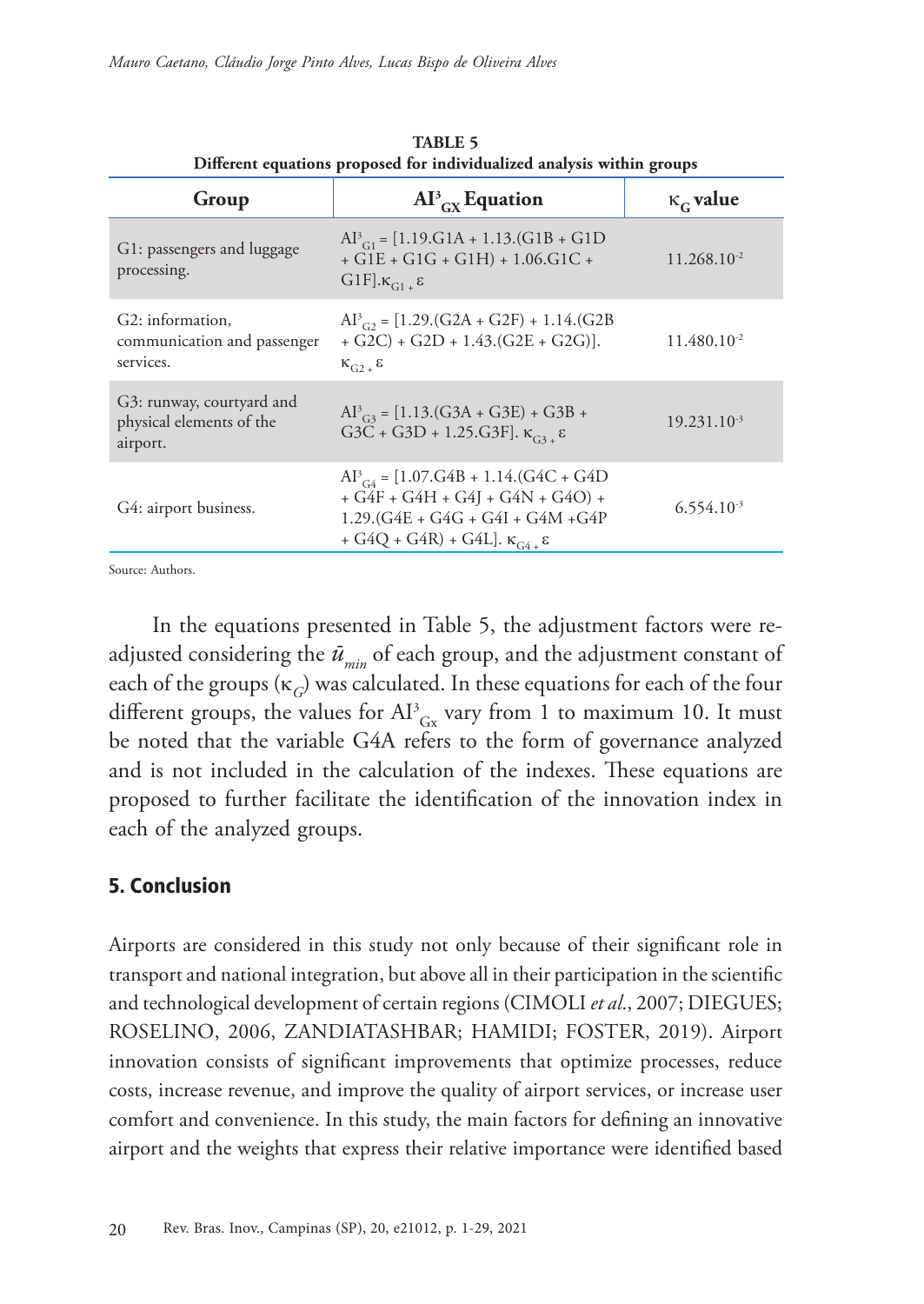on expert interviews. Then, a normalized measurement of an airport's level of innovation, the Airport Integrated Innovation Index (AI<sup>3</sup>), was proposed.

The  ${\rm Al^3}$  displays certain characteristics that make it suitable to assist managerial level decisions. First, its simple specification makes it versatile enough to be applied to airports irrespective of their size and location. Second, by focusing on the expert's opinions, calculating the index is not particularly costly in terms of data collection. Third, it simplifies the comparison between different airports that may compete in a given relevant market. Finally, it enables a micro-level visualization of an airport's strengths and weaknesses according to the opinions of different categories of experts when the calculation is broken down to each of its component parts. By analyzing the information provided by the  $Al^3$ , airport managers can make strategic decisions vis-à-vis competing for airports or other modes of transportation. Such decisions may include the prioritization of certain aspects of innovation for investment over time and marketing decisions to highlight key innovations. The information facilitated by the AI<sup>3</sup> could even provide subsidies to debates in the realm of public policy and regulation.

The AI<sup>3</sup>'s versatility is partly due to the fact the weights capturing each innovation factor's relative importance are calculated within the dataset obtained for a given airport; thus, it considers the experts' opinion about that given airport alone, enabling wide comparability between airports once the normalized index is obtained.

A limitation of this model is related to the quantification of the subjective perceptions of different airport stakeholders in relation to the variables associated with innovation in this specific type of organization, which can generate certain biases in measuring the level of airport innovation based on the proposed adjustment coefficients. Thus, it is recommended to use the principle of parsimony in the analysis of the values generated with the calculations, which is just a mathematical indication in the definition of priority areas for investments in innovation based on the variables considered.

The application of this tool in the analysis of airports of different sizes and characteristics makes it possible to standardize the index considering all or most of the proposed variables. However, one point worthy of note is that such comparison should not be done without considering each airport's geographical and cultural context, as well as the relevant market in which it operates. It must also be noted that, for managerial purposes, the prioritization of a group of variables over the others also depends on the airport's context since some variables may present greater relevance or planning demands in specific situations.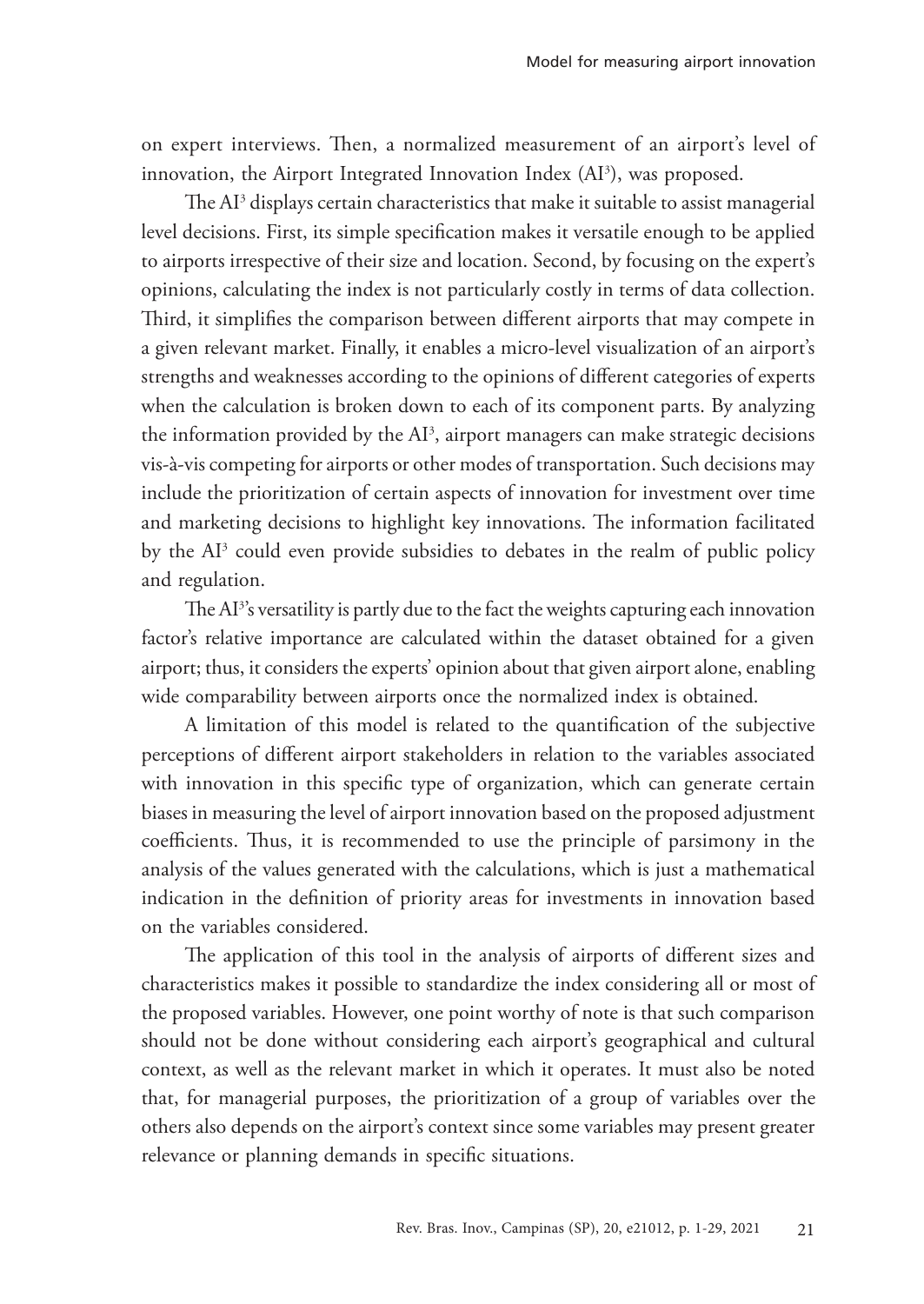The theoretical gaps pointed out, regarding the little integration between different areas of airport innovation analysis, can be identified here as filled by considering, during model development, the participation of professionals and experts in both the management of airport innovation itself (CHEN; BATCHULUUN; BATNASAN, 2015; GIL; MIOZZO; MASSINI, 2012; GRAHAMN; HALL; MORALES, 2014; HALPERN, 2010), as well regarding the management of innovation in airlines (FRANKE, 2007; HERACLEOUS; WIRTZ, 2009; NICOLAU; SANTA-MARÍA, 2012; PEREIRA; CAETANO, 2015), and the aeronautics industry (CIAMPA; NAGEL, 2020; COHEN, 2010; SLAYTON; SPINARDI, 2016; WIESENTHAL; CONDEÇO-MELHORADO; LEDUC, 2015;), these being the main players in decision-making at airport management.

This study also collaborates with the literature to propose a set of variables associated with innovation applicable in airport structures; that is, it analyzes the concept of innovation related to new products, services, or processes in order to group the perceptions of different professionals active in Brazilian air transport market with airports as the object of study. Its contribution to the literature in an attempt to measure the innovation level through different indicators is also evident.

Further studies and applications could be performed in the sense of calculating the  $Al<sup>3</sup>$  for groups of airports across and within relevant markets or by relating the level of innovation in different airports to performance measures. The use of the Brazilian reality in this study was only a reference model; thus, conducting studies in other countries among their airport managers, organizational cultures, and local stakeholders could provide a different number of classifications and even identify new variables for the model according to those market realities.

Finally, comparing the  $AI^3$  with passenger satisfaction surveys would enable to gauge the level of alignment between experts, who often are related to airport management and customers. These applications could provide valuable guidelines for airport management.

# Acknowledgments

Thanks to all the professionals participating in the survey, to the MTOW – Air Transport Innovation Research Group, and the researchers from the Aeronautics Institute of Technology (ITA), and Federal University of Goiás (UFG), in Brazil. Also thanks to the International Project Laboratory (IPLab) / The University of Tokyo and The ISPIM Connects Fukuoka meeting, in Japan, where the initial results of this study were presented, for their valuable contributions to the research, and thanks to the Reviewers "A", "B" and "C" for their valuables comments improving the paper.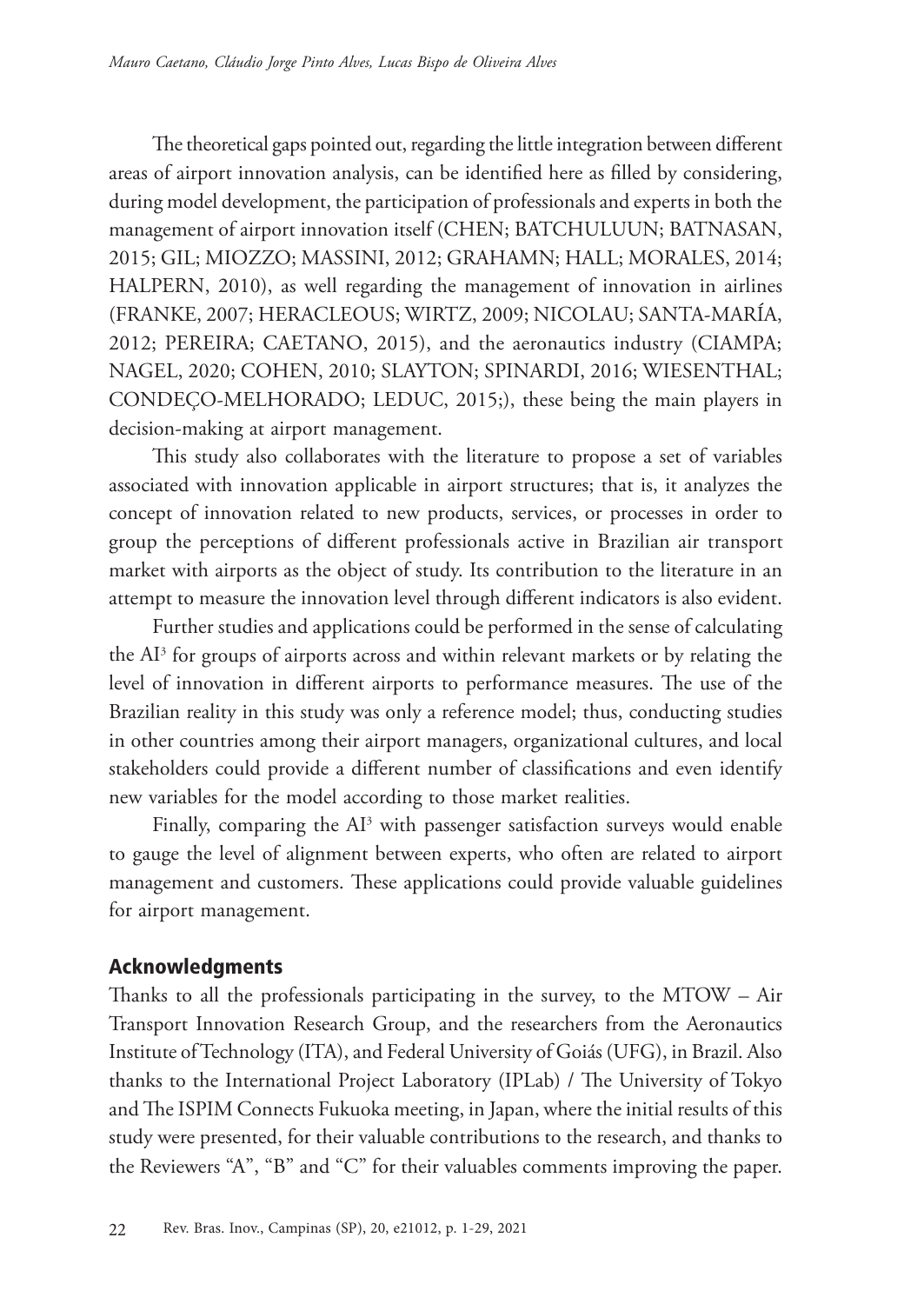# **References**

AHN, Y.H.; MIN, H. Evaluating the multi-period operating efficiency of international airports using data envelopment analysis and the Malmquist productivity index. *Journal of Air Transport Management*, v. 39, p. 12-22, 2014.

ANAC. National Civil Aviation Agency. *Anuário do transporte aéreo*. 2019. Available at: https://www.anac.gov.br/assuntos/dados-e-estatisticas/mercado-de-transporte-aereo/anuariodo-transporte-aereo/anuario-do-transporte-aereo. Access: 1 May 2020.

ANAC. National Civil Aviation Agency. Listas de aeródromos civis cadastrados. 2020. Available at: https://www.gov.br/anac/pt-br/assuntos/regulados/aerodromos/lista-de-aerodromos-civiscadastrados . Access: 1 May 2020.

ARIF, M.; GUPTA, A.; WILLIAMS, A. Customer service in the aviation industry - An exploratory analysis of UAE airports. *Journal of Air Transport Management*, v. 32, p. 1-7, 2013.

ARVIDSSON, M.; JOHANSSON, C.R.; EK, Å.; AKSELSSON, R. Organizational climate in air traffic control: Innovative preparedness for implementation of new technology and organizational development in a rule governed organization. *Applied Ergonomics*, v. 37, p. 119-129, 2006.

BIGGS, D. C.; BOL, M. A.; BAKER, J.; GOSLING, G. D.; FRANZ, J. D.; CRIPWELL, J.P. *Guidebook for conducting airport user surveys*. Washington, D.C., Airport Cooperative Research Program, 2009. (ACRP Report 26).

BOUSSADIA, K. The evolution of airport screening technology. *Biometric Technology Today*, v. 17, n.2, p. 7-8, 2009.

BRATTSTRÖM, A.; FRISHAMMAR, J.; RICHTNÉR, A.; PFLUEGER, D. Can innovation be measured? A framework of how measurement of innovation engages attention in firms. *Journal of Engineering and Technology Management*, v. 48, p 64-75, 2018.

CAETANO, M.; ALVES, C. J. P. Innovation system in air transport management. *Journal of Information Systems and Technology Management*, v. 16, p. 1-13, 2019.

CARAYANNIS, E. G.; GOLETSIS, Y.; GRIGOROUDIS, E. Composite innovation metrics: MCDA and the Quadruple Innovation Helix framework. *Technological Forecasting & Social Change*, v. 131, p. 4-17, 2018.

CASADESUS-MASANELL, R.; RICART, J. E. From strategy to business models and onto tactics. *Long Range Planning*, v. 43, p. 195-215, 2010.

CHEN, J.K.C.; BATCHULUUN, A.; BATNASAN, J. Services innovation impact to customer satisfaction and customer value enhancement in airport. *Technology in Society*, v. 43, p. 219-230, 2015.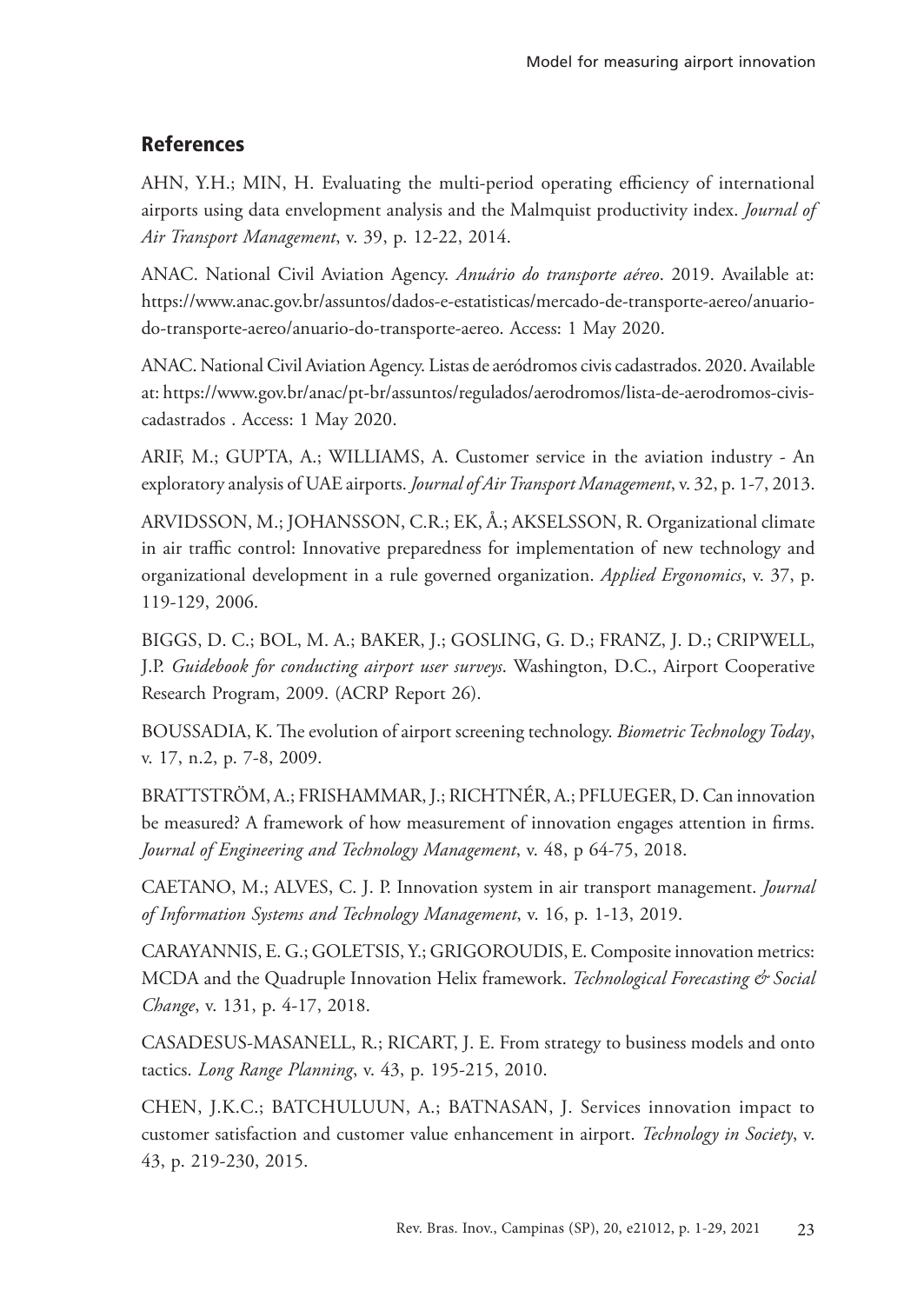CHESBROUGH, H.W. *Open innovation*: the new imperative for creating and profiting from technology. Boston: Harvard Business School Press, 2006.

CIAMPA, P. D.; NAGEL, B. Agile paradigm: the next generation collaborative MDO for the development of aeronautical systems. *Progress in Aerospace Sciences*, v. 119, p. 100643, 2020.

CIMOLI, M.; DOSI, G.; NELSON, R. R.; STIGLITZ, J. Instituições e políticas moldando o desenvolvimento industrial: uma nota introdutória. *Revista Brasileira de Inovação*, v. 6, n. 1, p. 55-85, 2007.

COHEN, M. J. Destination unknown: pursuing sustainable mobility in the face of rival societal aspirations. *Research Policy*, v. 39, n. 4, p. 459-470, 2010.

CORREIA, A.; WIRASINGUE, S.; BARROS, A. A global index for level of service evaluation at airport passenger terminals. *Transportation Research Part E: Logistics and Transportation Review*, v. 44, n. 4, p. 607-620, 2008.

COSTA, V. A. M.; RIBEIRO, D. C. Alternatives for airport management in Brazil The case of the innovative management model of the Zona da Mata regional airport. *Innovation & Management Review*, v. 16, n. 4, p. 298-322, 2019.

CUI, B.; BOISJOLY, G.; MIRANDA-MORENO, L.; EL-GENEIDY, A. Accessibility matters: exploring the determinants of public transport mode share across income groups in Canadian cities. *Transportation Research Part D: Transport and Environment*, v. 80, 2020. https://doi.org/10.1016/j.trd.2020.102276.

DIEGUES, A. C.; ROSELINO, J. E. Interação, aprendizado tecnológico e inovativo no pólo de TIC da região de Campinas: uma caracterização com ênfase nas atividades tecnológicas desenvolvidas pelas empresas beneficiárias da lei de informática. *Revista Brasileira de Inovação*, v. 5, n. 2, p. 373-402, 2006.

DOBNI, C.B.; KLASSEN, M. The decade of innovation: from benchmarking to execution. *Journal of Business Strategy*, v. 42, n. 1, p. 23-31, 2021. https://doi.org/10.1108/JBS-11- 2019-0209.

DOBNI, C. B.; KLASSEN, M.; NELSON, T. Innovation strategy in the US: top executives offer their views. *Journal of Business Strategy*, v. 36, n. 1, p. 3-13, 2015.

DODGSON, M.; GANN, D.; SALTER, A. *The management of technological innovation*: strategy and practice. New York: Oxford University Press Inc., 2008.

DOLL, C.; KARAGYOZOV, K. Violation or strengthening of the self-financing doctrine at international airports by SMCP funded PPP schemes? *Research in Transportation Economics*, v. 30, p. 74-86, 2010.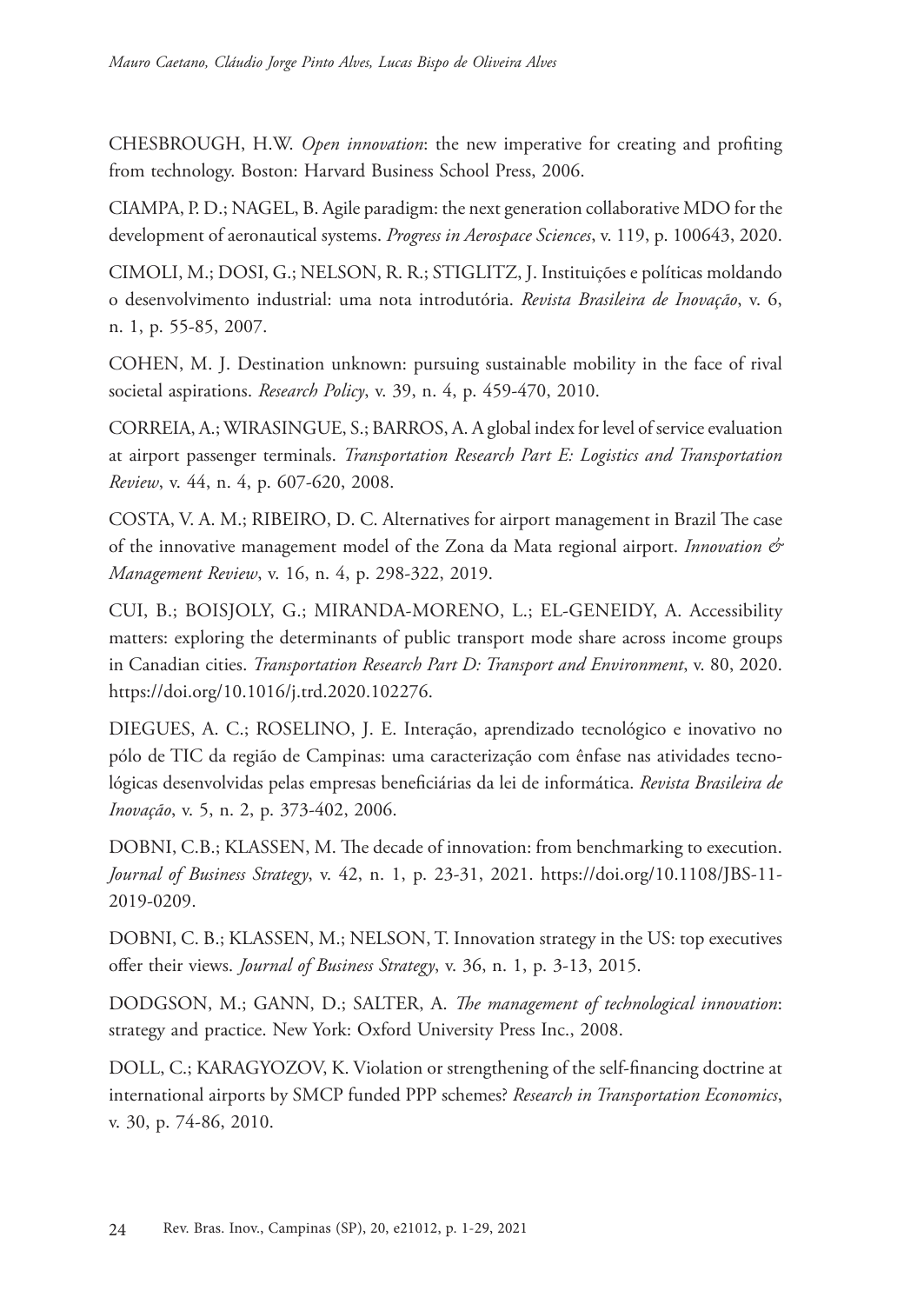FRANKE, M. Innovation: the winning formula to regain profitability in aviation? *Journal of Air Transport Management*, v. 13, n. 1, p. 23-30, 2007.

GAMBARDELLA, A.; RAASCH, C.; VON HIPPEL, E. The user innovation paradigm: impacts on markets and welfare. *Management Science, Articles in Advance*, p. 1-19, 2016.

GIL, N.; MIOZZO, M.; MASSINI, S. The innovation potential of new infrastructure development: An empirical study of Heathrow airport's T5 project. *Research Policy*, v. 41, n. 2, p. 452-466, 2012.

GRAHAM, A. Airport benchmarking: a review of the current situation. Benchmarking: An International Journal, v. 12, p. 99-111, 2005.

GRAHAM, W.R.; HALL, C.A.; VERA MORALES, M. The potential of future aircraft technology for noise and pollutant emissions reduction. *Transport Policy*, v. 34, p. 36-51, 2014.

GRANT, K.; ALEFANTOS, T.; MEYER, M.; EDGAR, D. Capturing and measuring technology based service innovation - A case analysis within theory and practice. *International Journal of Information Management*, v. 33, n. 5, p. 899-905, 2013.

HALPERN, N. Marketing innovation: sources, capabilities and consequences at airports in Europe's peripheral areas. *Journal of Air Transport Management*, v. 16, n. 2, p. 52-58, 2010.

HERACLEOUS, L.; WIRTZ, J. Strategy and organization at Singapore Airlines: Achieving sustainable advantage through dual strategy. *Journal of Air Transport Management*, v. 15, n. 6, p. 274-279, 2009.

KALAKOU, S.; PSARAKI-KALOUPTSIDI, V.; MOURA, F. Future airport terminals: new technologies promise capacity gains. *Journal of Air Transport Management*, v. 42, p. 203-212, 2015.

KOH, W. T. H. Terrorism and its impact on economic growth and technological innovation. Technological Forecasting & Social Change, v. 74, n. 2, p. 129-138, 2007.

MARTIN-DOMINGO, L.; MARTIN, J. C. Airport mobile internet and innovation. *Journal of Air Transport Management*, v. 55, p. 102-112, 2016.

NEGRI, N. A. R.; BORILLE, J. M. R.; FALCÃO, V. A. Acceptance of biometric technology in airport check-in. *Journal of Air Transport Management*, v. 81, p. 1017202, 2019.

NELSON, D. B. Conditional heteroskedasticity in asset returns: a new approach. *Econometrica*, v. 59, n. 2, p. 347-370, 1991.

NEWBOLD, A. Transforming a functional airport to a smart, digital one. *Journal of Airport Management*, v. 14, n. 2, p. 106-114, 2020.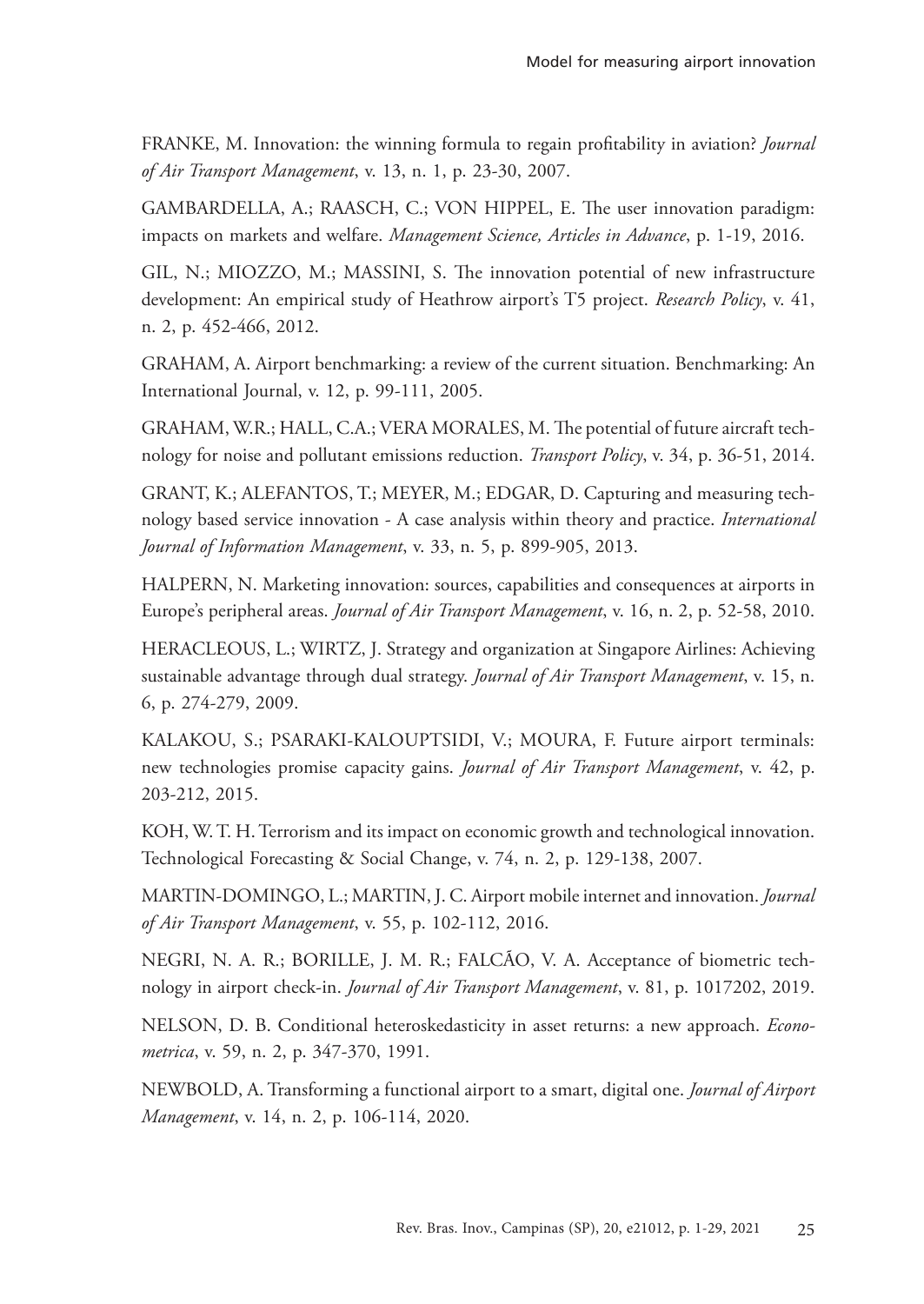NICOLAU, J. L.; SANTA-MARÍA, M.J. Effect of innovation on airlines' operating leverage: A Spanish case study. *Journal of Air Transport Management*, v. 25, p. 44-46, 2012.

OECD, Oslo Manual. *The measurement of scientific and technological activities* - proposed guidelines for collecting and interpreting technological innovation data. Paris, France, Organization for Economic Co-Operation and Development, 2004.

PEREIRA, B.A.; CAETANO, M. A conceptual business model framework applied to air transport. *Journal of Air Transport Management*, v. 44-45, p. 70-76, 2015.

REINDL, O.; SCHMITZ, J. Innovation in aviation: how to use data analytics to get insight into operations — a use-case. *Journal of Airport Management*, v. 13, n. 2, p. 156-166, 2019.

SCHUMPETER, J. A. *The theory of economic development*: an inquiry into profits, capital, credit, interest and the business cycle. New Brunswick, New Jersey, Transaction Publishers, 1988.

SILVESTER, S.; KUMAR, S.; TIMMEREN, A. V.; BAUER, P.; QUIST, J.; DIJK, S. V. Exploring design scenarios for large-scale implementation of electric vehicles; the Amsterdam Airport Schiphol case. *Journal of Cleaner Production*, v. 48, p. 211-219, 2013.

SLAYTON, R.; SPINARDI, G. Radical innovation in scaling up: Boeing's Dreamliner and the challenge of socio-technical transitions. *Technovation*, v. 47, p. 47-58, 2016.

SULMONA, L. G.; EDGINGTON, D. W.; DENIKE, K. The role of advanced border controls at Canadian airports. *Journal of Transport Geography*, v. 39, p. 11-20, 2014.

SUH, D. Y.; RYERSON, M. S. Forecast to grow: aviation demand forecasting in an era of demand uncertainty and optimism bias. *Transportation Research Part E: Logistics and Transportation Review*, v. 128, p. 400-416, 2019. https://doi.org/10.1016/j.tre.2019.06.016.

WIESENTHAL, T.; CONDEÇO-MELHORADO, A.; LEDUC, G. Innovation in the European transport sector: a review. *Transport Policy*, v. 42, p. 86-93, 2015.

YEH, C.; KUO, Y. Evaluating passenger services of Asia-Pacific international airports. *Transportation Research Part E: Logistics and Transportation Review*, v. 39, p. 35-48, 2003.

YOUNG, S.B.; WELLS, A.T. *Airport planning & management*. 6th ed. McGraw-Hill, 2011.

ZANDIATASHBAR, Z.; HAMIDI, S.; FOSTER, N. High-tech business location, transportation accessibility, and implications for sustainability: Evaluating the differences between high-tech specializations using empirical evidence from U.S. booming regions. *Sustainable Cities and Society*, v. 50, p. 101648, 2019.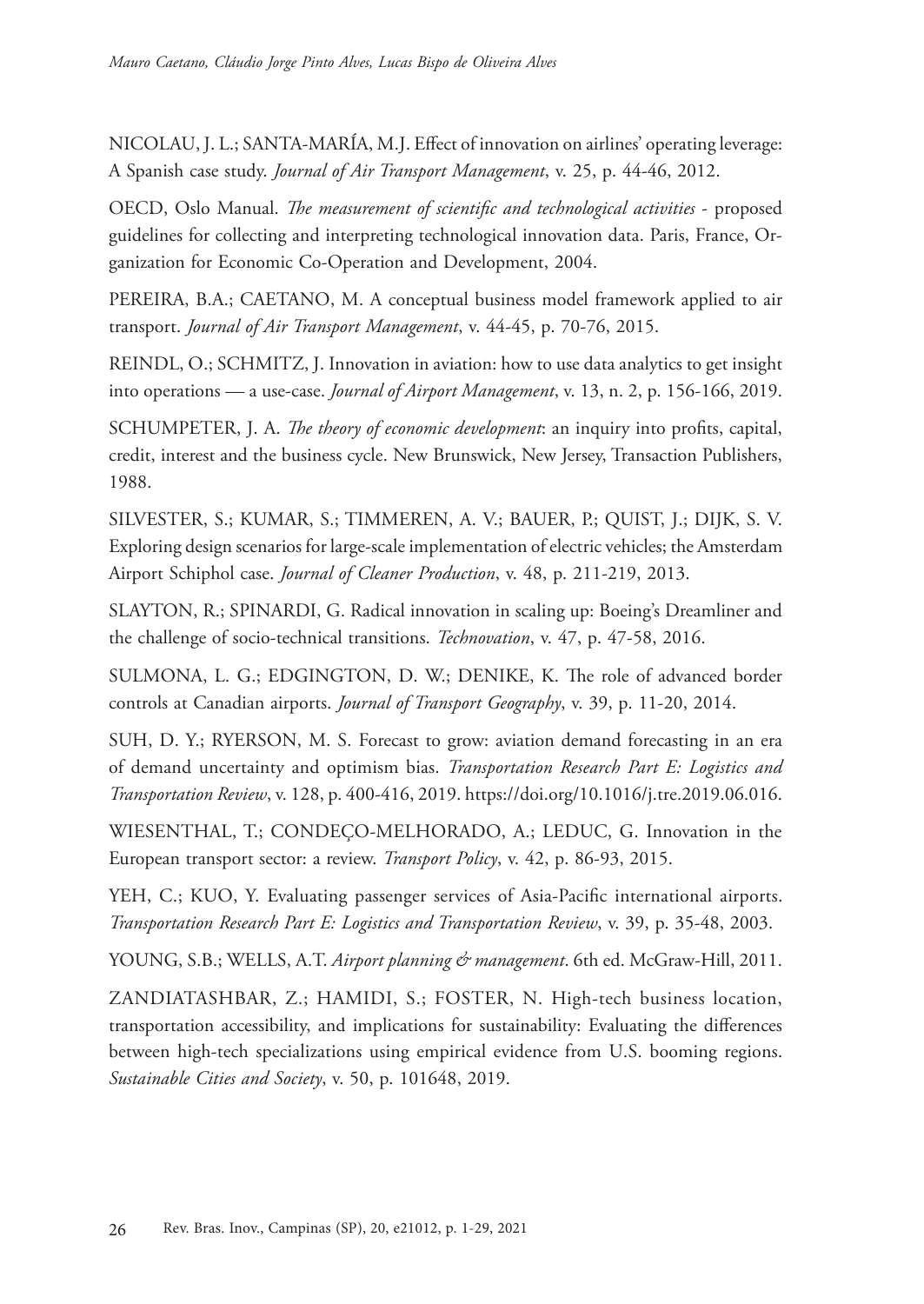## **Author's contribution**

A. Literature review and problematization: Mauro Caetano and Cláudio Jorge Pinto Alves

B. Data collection and statistical analysis: Mauro Caetano, Cláudio Jorge Pinto Alves and Lucas Bispo de Oliveira Alves

C. Preparation of figures and tables: Mauro Caetano and Lucas Bispo de Oliveira Alves

D. Manuscript development: Mauro Caetano, Cláudio Jorge Pinto Alves and Lucas Bispo de Oliveira Alves

E. Bibliography selection: Mauro Caetano and Lucas Bispo de Oliveira Alves

**Conflict of interest:** the authors declare that there is no conflict of interest.

**Funding:** National Council for Scientific and Technological Development (CNPQ), and The State of Goiás Research Foundation (FAPEG).



This is an Open Access article distributed under the terms of the Creative Commons Attribution License CC-BY, which permits unrestricted use, distribution, and reproduction in any medium, provided the original work is properly cited.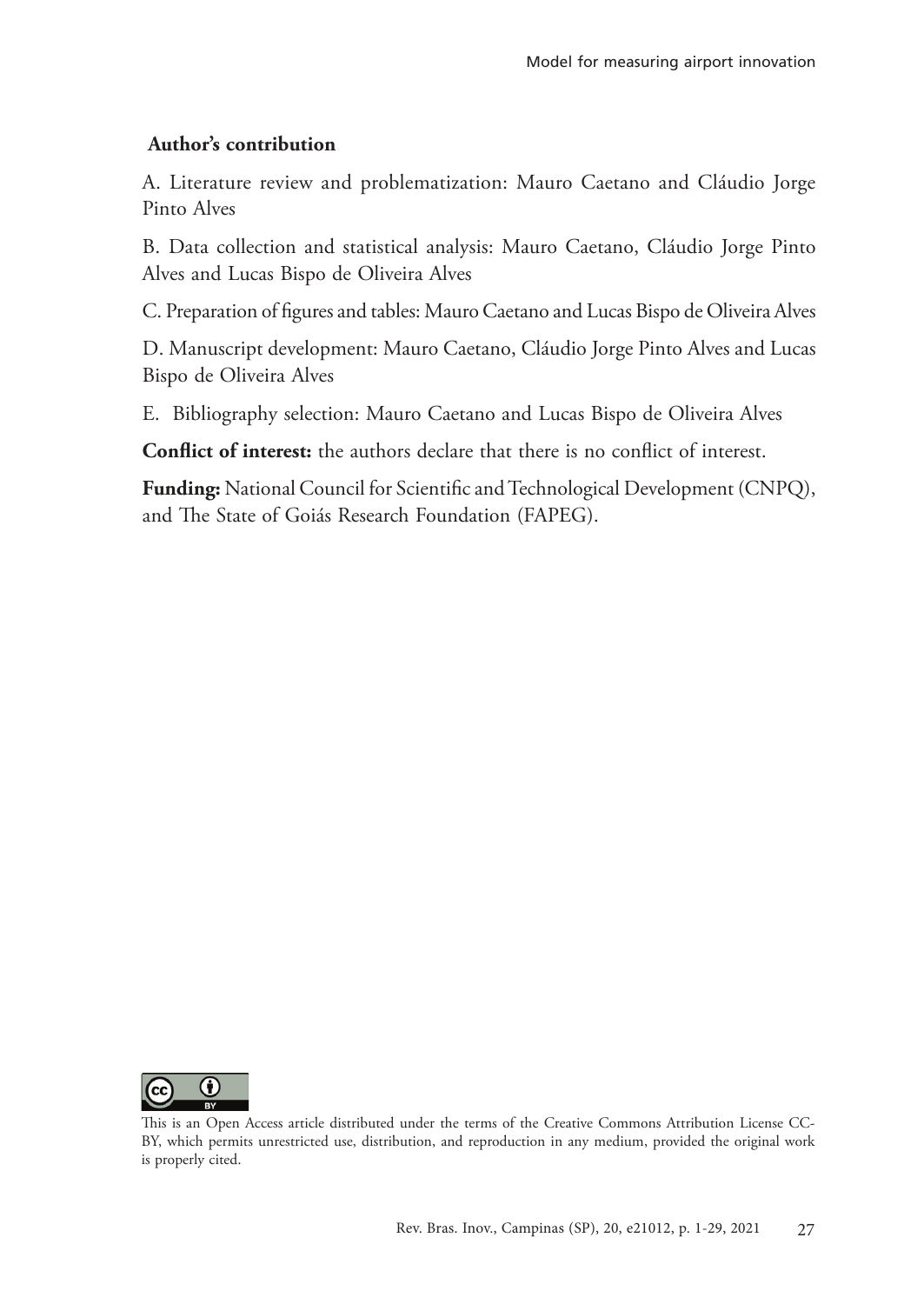| Group                                                                | Analysis variables                                                                                                                                                                                                       | Adjustment<br>factors $(\lambda)$ |
|----------------------------------------------------------------------|--------------------------------------------------------------------------------------------------------------------------------------------------------------------------------------------------------------------------|-----------------------------------|
|                                                                      | A. New biometric passenger identification systems, such as hand,<br>face, and iris scanners that improve passenger identification time.                                                                                  | 1.36                              |
|                                                                      | B. New and more efficient x-ray systems for luggage.                                                                                                                                                                     | 1.29                              |
|                                                                      | C. Self-service kiosks, shared between airlines, for the check-in<br>and printing of boarding pass by the passenger.                                                                                                     | 1.21                              |
|                                                                      | D. Self-service kiosks for baggage dispatch.                                                                                                                                                                             | 1.29                              |
| G1: passengers and<br>luggage processing                             | E. New baggage management systems, such as automation,<br>identification—use of chip and radio frequency identification<br>(RFID), handling, transportation, and tracking of its real-time<br>location by the passenger. | 1.29                              |
|                                                                      | F. Use of electric vehicles to transport passengers and baggage<br>from the airport to the aircraft or between terminals.                                                                                                | 1.14                              |
|                                                                      | G. Ways to reduce lines in immigration control (for international<br>airports).                                                                                                                                          | 1.29                              |
|                                                                      | H. Airport support for passengers in cases of flight delays or<br>cancellations.                                                                                                                                         | 1.29                              |
| G2: information,                                                     | A. Ways to present information to passengers in transit during<br>connections at the airport.                                                                                                                            | 1.29                              |
|                                                                      | B. Format and comfort of the seats in the waiting lounge.                                                                                                                                                                | 1.14                              |
|                                                                      | C. New ways to rest at the airport, such as micro hotel, cabins,<br>and boxes to lie down or sleep while waiting for the flight.                                                                                         | 1.14                              |
| communication and<br>passenger services                              | D. Possibility of bathing at the airport.                                                                                                                                                                                | 1.00                              |
|                                                                      | E. Mobile internet for passengers in the terminal.                                                                                                                                                                       | 1.43                              |
|                                                                      | F. Real-time passenger flight tracking systems.                                                                                                                                                                          | 1.29                              |
|                                                                      | G. External access to the airport, such as public transport links,<br>pedestrian crossings, access to vehicles, etc.                                                                                                     | 1.43                              |
| G3: runway, court-<br>yard and physical el-<br>ements of the airport | A. Distribution of runways, such as landing and takeoff, distance,<br>and positioning in relation to the terminal.                                                                                                       | 1.29                              |
|                                                                      | B. New types of runway pavement, such as the use of better per-<br>formance or eco-efficient materials.                                                                                                                  | 1.14                              |
|                                                                      | C. New types of patio pavement, maneuvering areas, and aircraft<br>parking.                                                                                                                                              | 1.14                              |
|                                                                      | D. New control and monitoring systems for vehicles or objects<br>in the airport yard.                                                                                                                                    | 1.14                              |
|                                                                      | E. New systems of identification of objects and animals in the<br>influence areas of movement, landing, and takeoff of aircraft.                                                                                         | 1.29                              |
|                                                                      | F. New instrument control systems for approaching aircraft.                                                                                                                                                              | 1.43                              |

**ANNEX 1 Analysis variables in airport innovation identified in the literature and in practice**

(proceed)